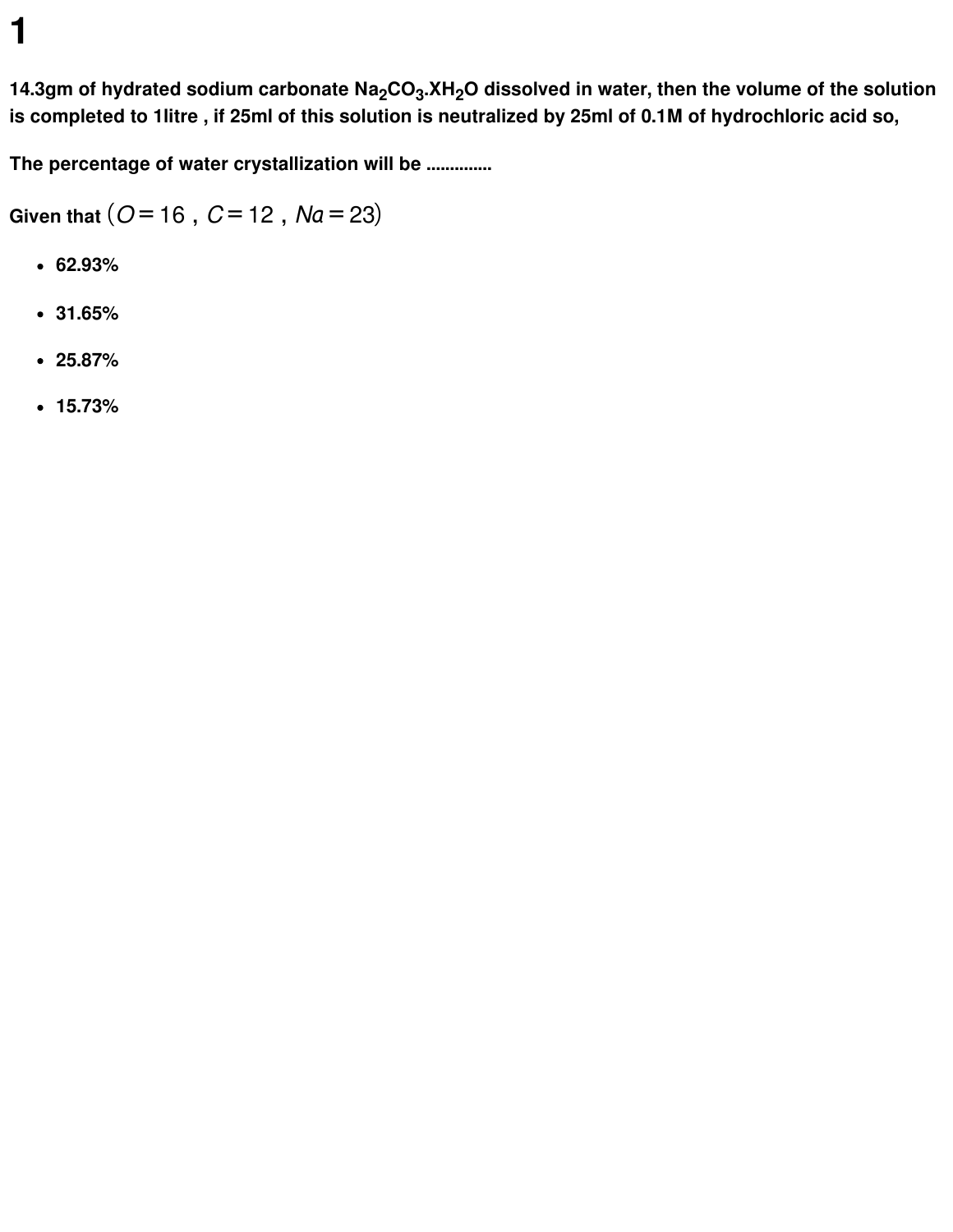**A sample of a mixture of sodium chloride and sodium phosphate salts its mass is 10g dissolved in** water, then an excess of barium chloride solution is added to it, a precipitate is formed its mass is 6 g **so,**

**The percentage of sodium phosphate in the sample will be ............**

**Given that (Ba=137 , Na=23 , P=31, O=16)**

- **32.7%**
- **16.35%**
- **49.05%**
- **65.5%**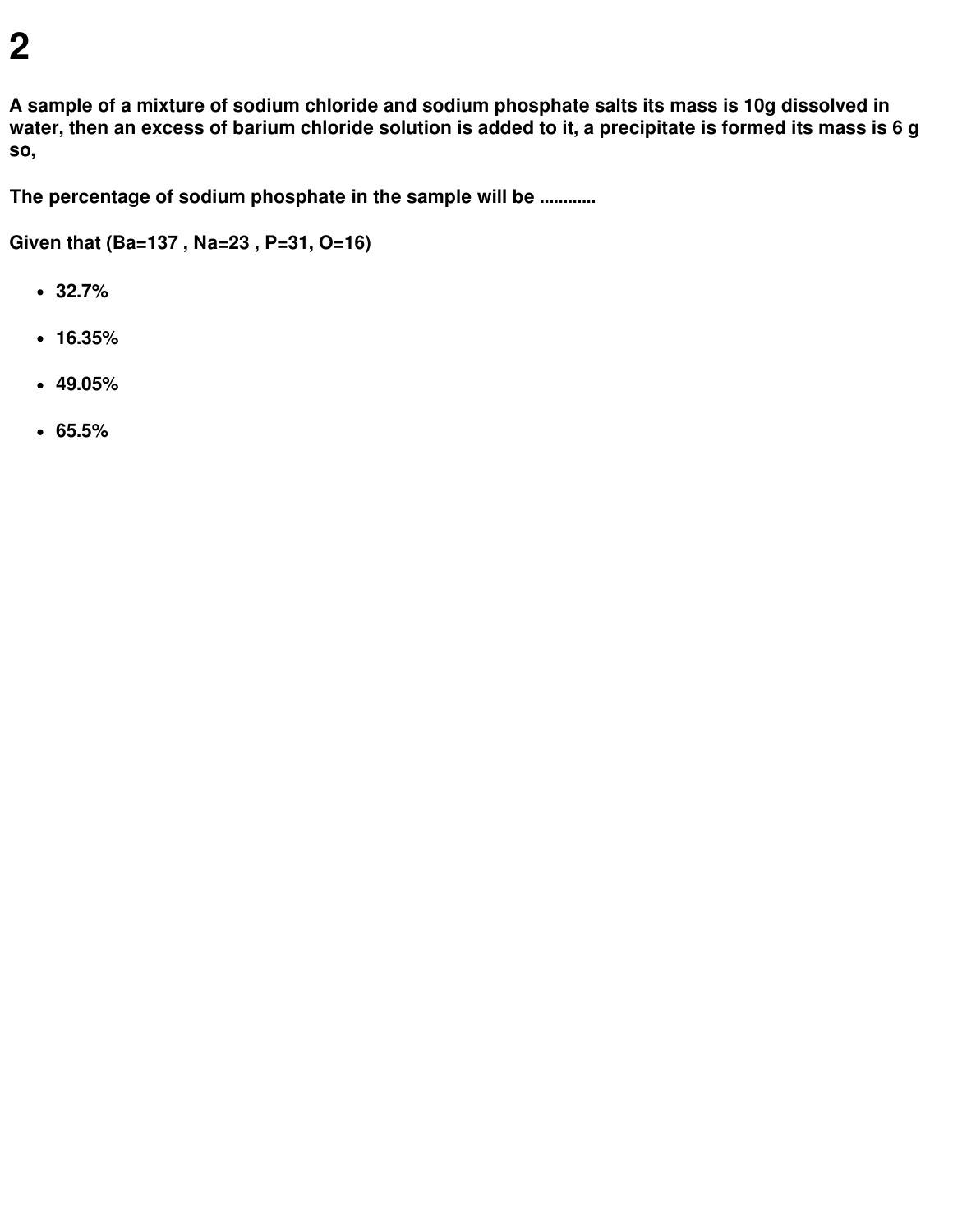**You have pairs of the following salts:**

- **1) Sodium nitrite and Sodium carbonate**
- **2) Sodium sulphite and Sodium sulphate**
- **3) Potassium sulphate and Potassium phosphate**
- **4) Potassium iodide and copper sulphate**

**Which of the previous pairs we can use dilute Hydrochloric acid to distinguish between them separately?**

- **(1) and (2 )**
- **(2) and (4)**
- **(1) and (3)**
- **(3) and (4)**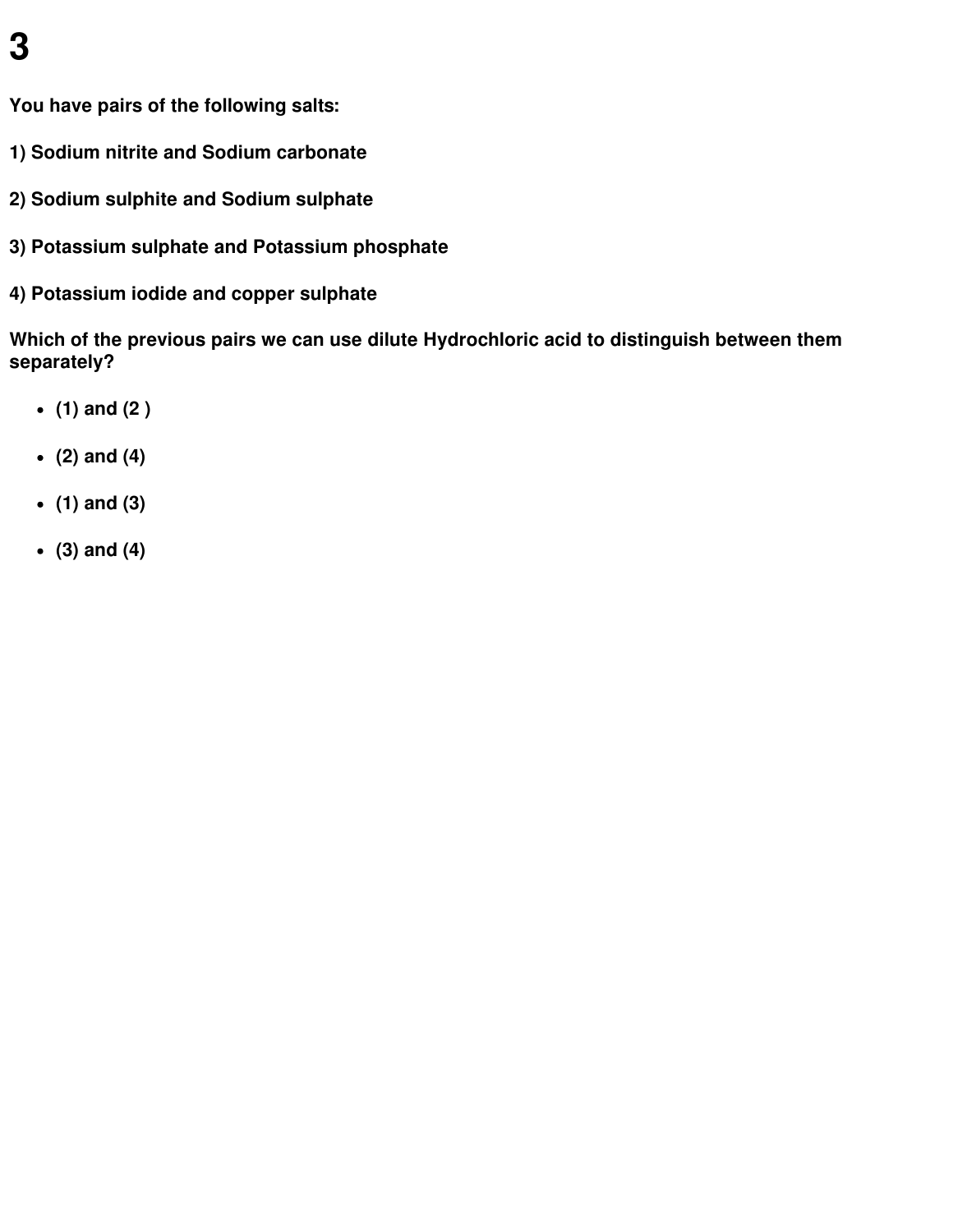**If you have the following compounds solutions:**

- **1) Aluminum chloride**
- **2) Iron III chloride**
- **3) Iron II chloride**
- **4) Hydrogen chloride**

**Which of the previous compounds can be used to distinguish between sodium hydroxide solution and ammonium hydroxide solution?**

- **(1) , (4)**
- **(2) , (3)**
- **(1) , (2) ,(4)**
- **(1) , (2) , (3)**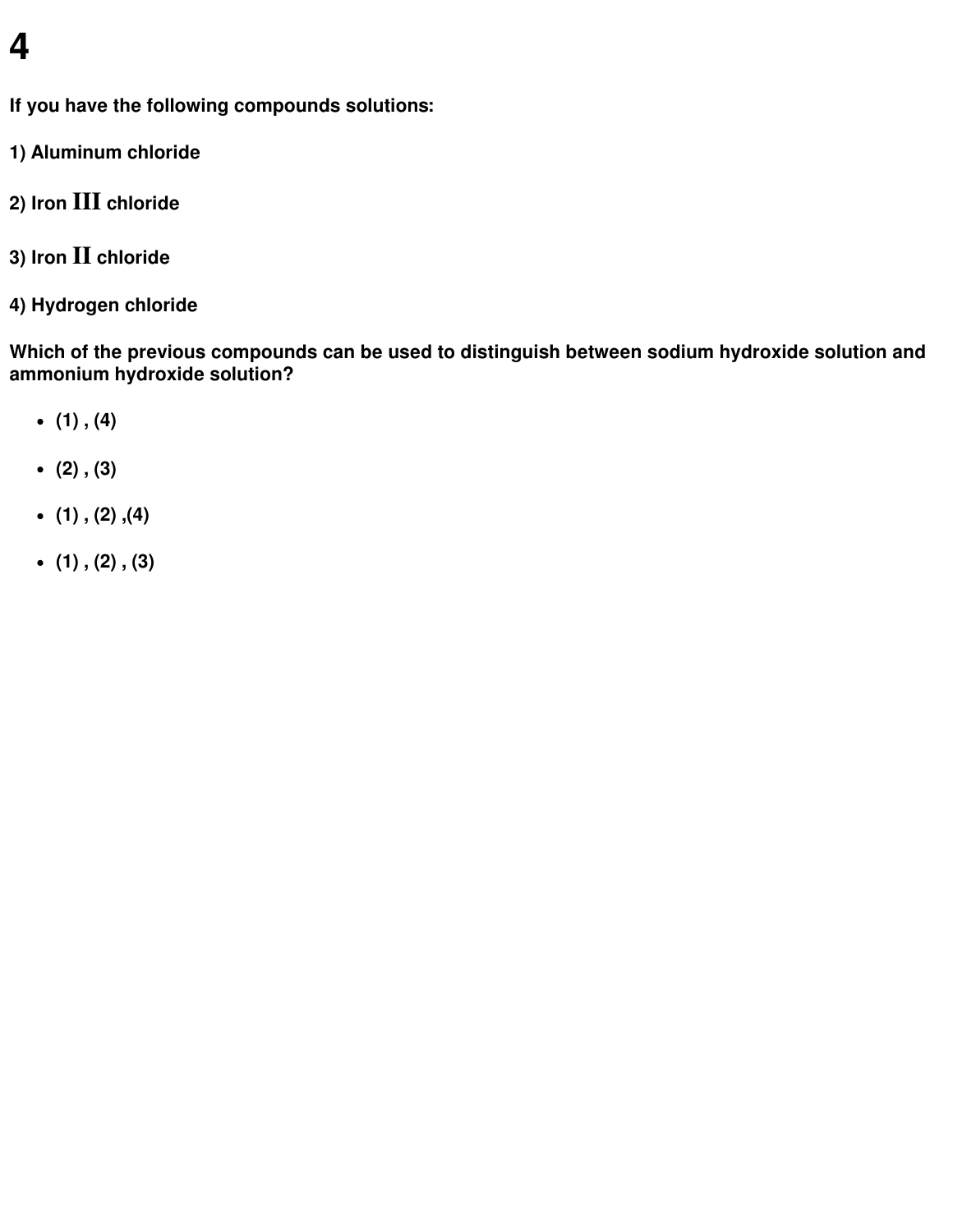$\bullet$ 

 $\bullet$ 

 $\bullet$ 

20 ml of 0.1 Mole/L of sodium hydroxide solution is added to 10 ml of 0.2 Mole/L of sulphoric acid **solution**

**Which of the following choices expresses the type of resultant solution and its effects on the indicator colour?**

- **Type of solution The effect on indicator colour**
- $\bullet$ **acidic changes methyl orange into red**

**Type of solution The effect on indicator colour**

**alkaline changes litmus solution into blue**

**Type of solution The effect on indicator colour**

**neutral changes bromothemol blue into green**

**Type of solution The effect on indicator colour**

**acidic changes phenol phthaline into red**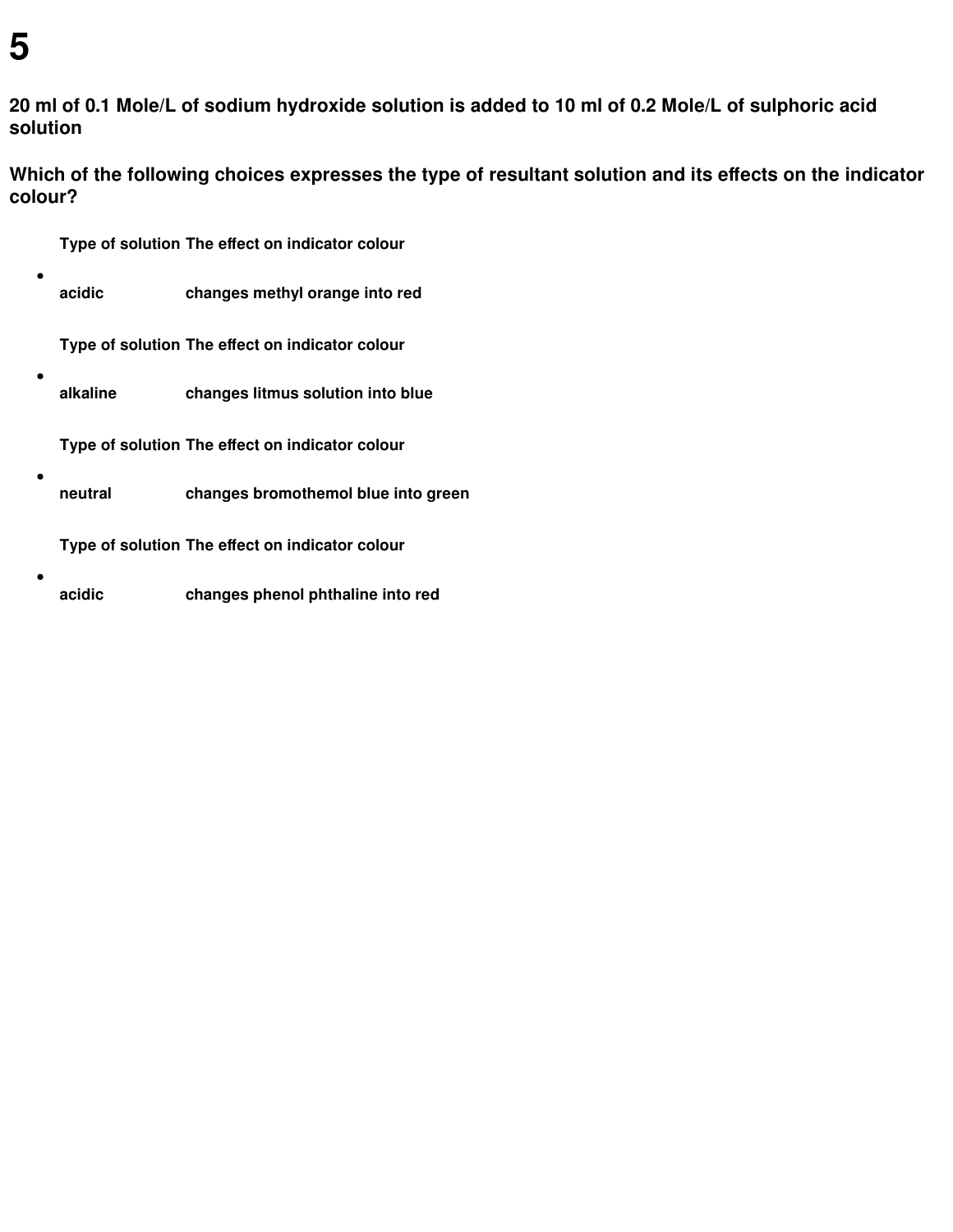(A) and (B) are two solutions of potassium salts, when adding silver nitrate solution to both of them, a yellow preciptate is formed for both of them, then by adding dilute nitric acid to the preciptate of both of them, we found that the preciptate formed from (A) solution dissolves in the acid while the preciptate **formed from (B) solution does not dissolve in the acid**

**The anions of (A) and (B) salts respectively are ............**

|  | Anion of (A) salt Anion of (B) salt |                                     |
|--|-------------------------------------|-------------------------------------|
|  | phosphate                           | iodied                              |
|  |                                     | Anion of (A) salt Anion of (B) salt |
|  | iodied                              | phosphate                           |
|  |                                     | Anion of (A) salt Anion of (B) salt |
|  | chloride                            | bromide                             |
|  |                                     | Anion of (A) salt Anion of (B) salt |
|  | bromide                             | chloride                            |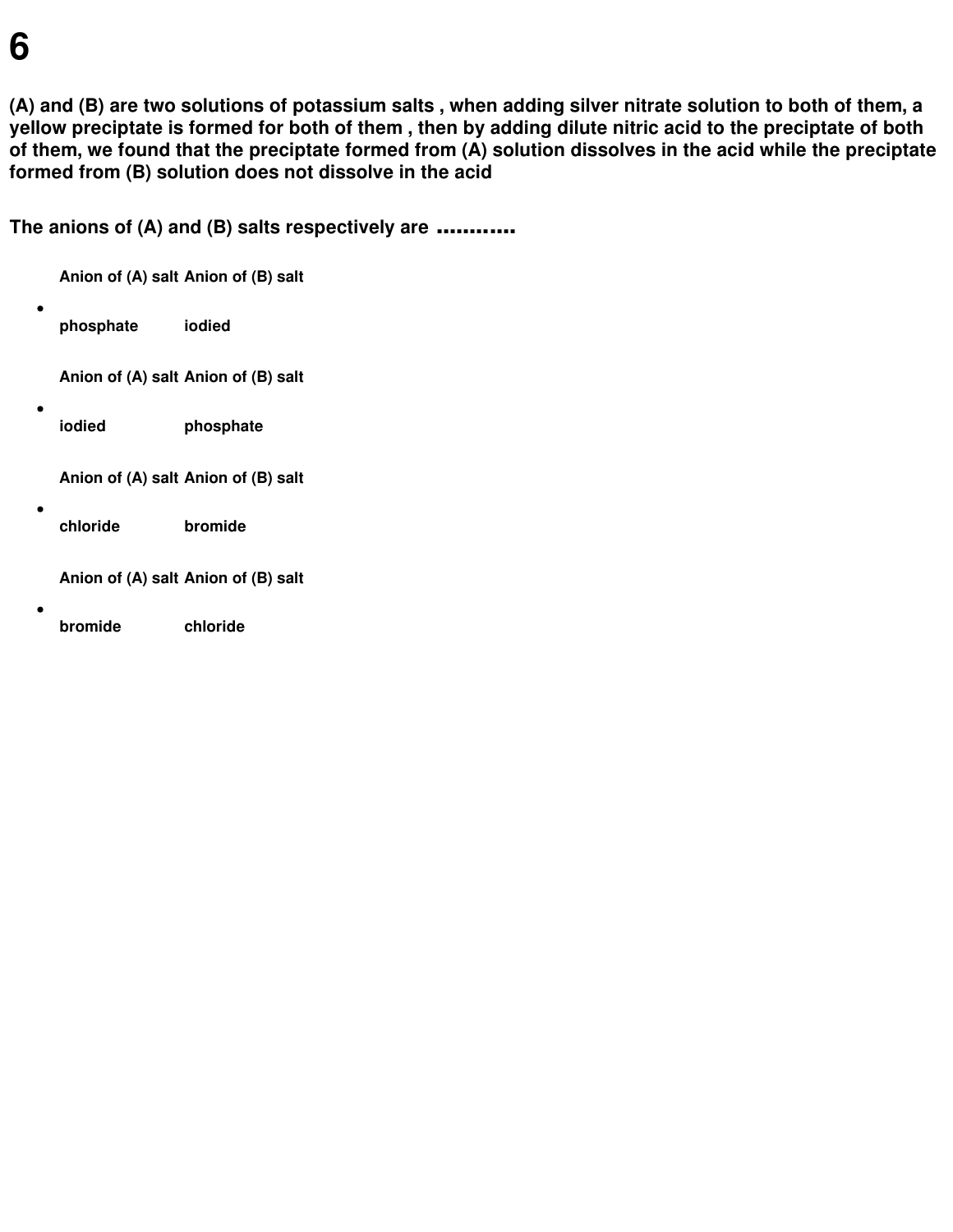**Adding 2 moles of red bromine dissolved in carbon tetra chloride to 1mole the following compounds**

**(2-Butyne , pentane , 2-Hexene) the correct change that happens to the solution colour .............**

|           | 2-Butyne              |                                 |                                           | Pentane 2-Hexene |                     |
|-----------|-----------------------|---------------------------------|-------------------------------------------|------------------|---------------------|
| ٠         | the colour disappears |                                 |                                           |                  | unchanged unchanged |
| ٠         | 2-Butyne              | <b>Pentane</b>                  |                                           |                  | 2-Hexene            |
|           |                       | unchanged the colour disappears |                                           |                  | unchanged           |
| $\bullet$ | 2-Butyne              | Pentane 2-Hexene                |                                           |                  |                     |
|           |                       |                                 | unchanged unchanged unchanged             |                  |                     |
|           | 2-Butyne              | Pentane 2-Hexene                |                                           |                  |                     |
|           |                       |                                 | unchanged unchanged the colour disappears |                  |                     |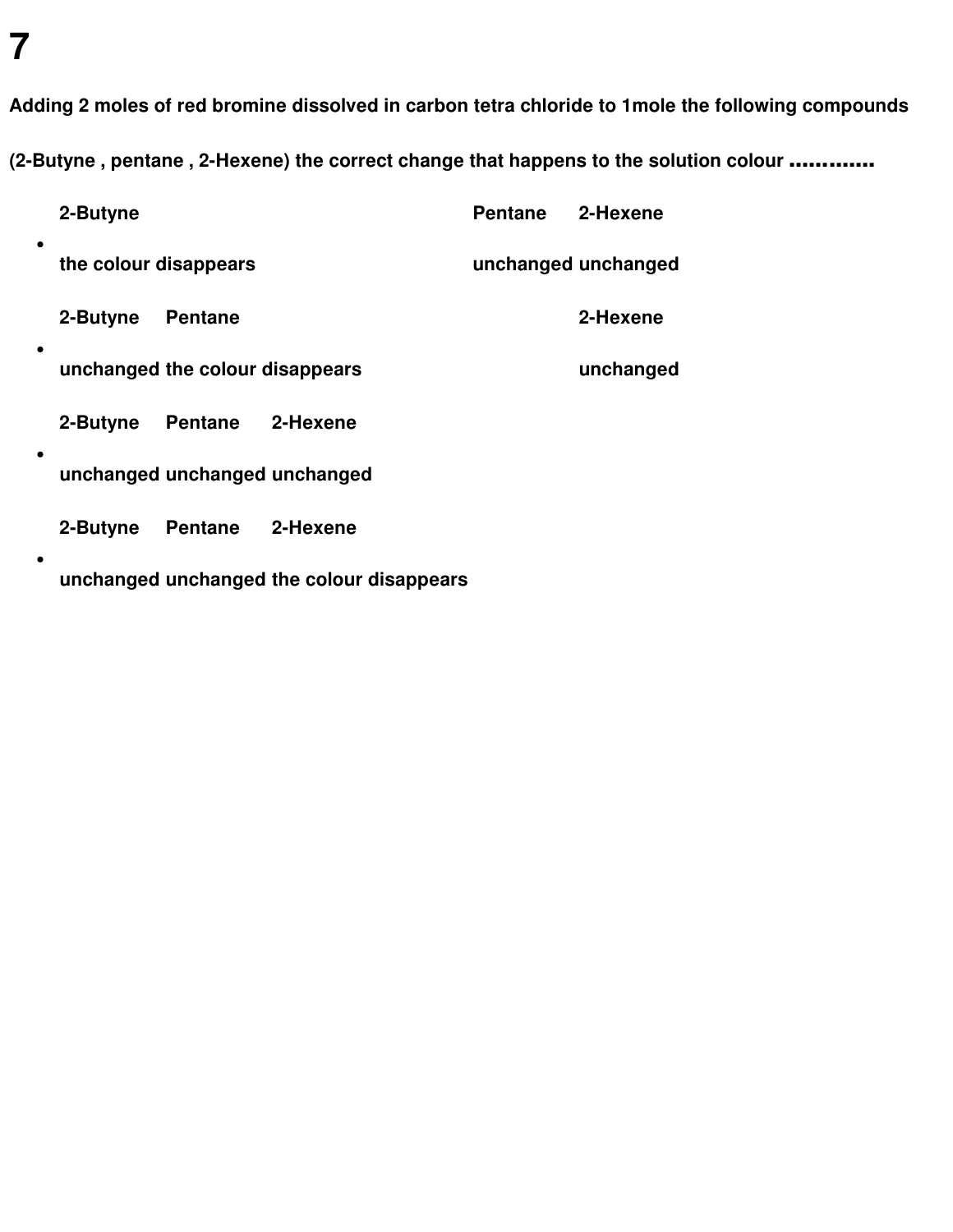**One of the following compounds has only three isomers, which is .............**

- **pentane**
- **butane**
- **propane**
- **hexane**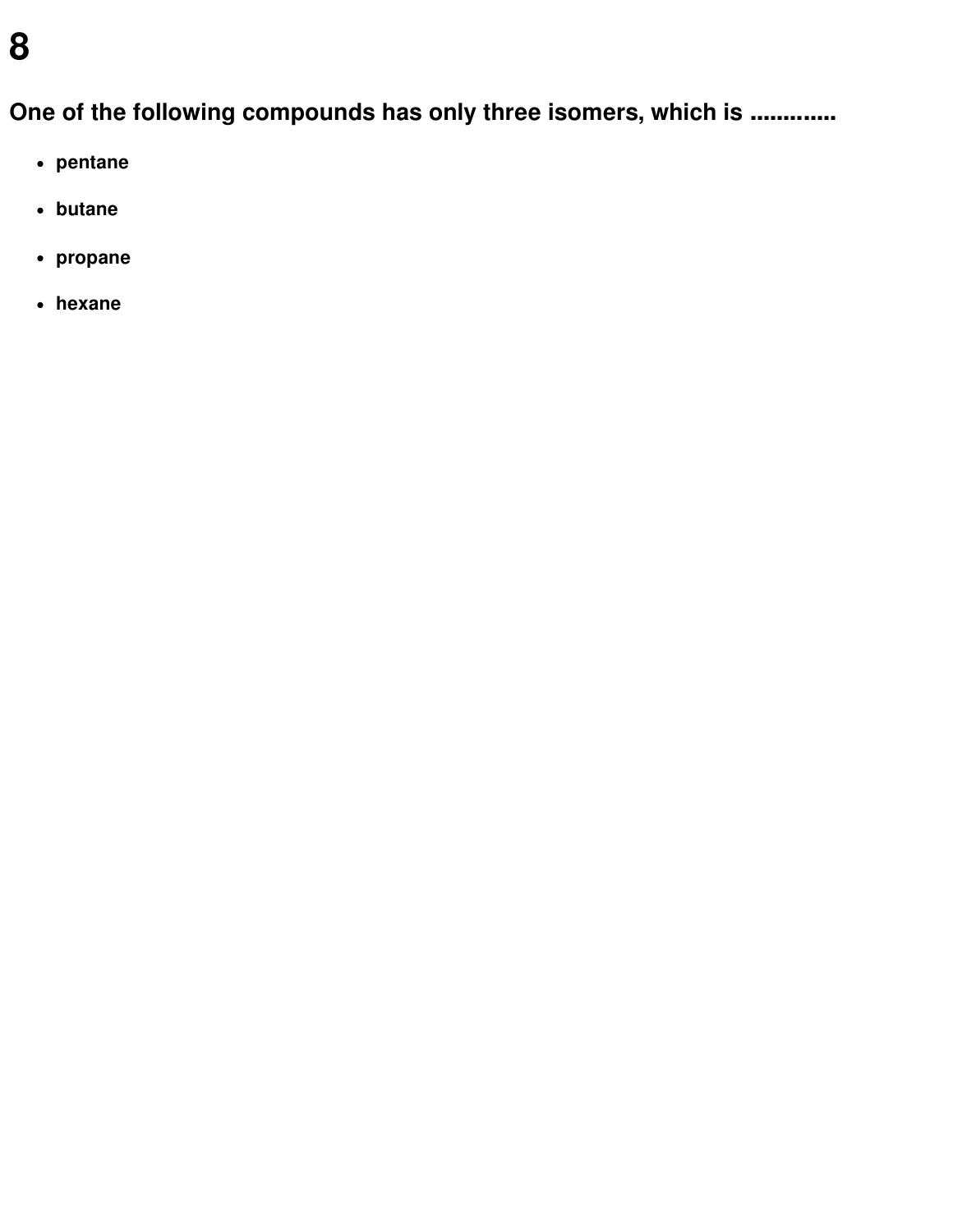#### **Dry distillation for sodium pentanoate salt (C4H9COONa) in presence of soda**

**lime ............. is produced**

- **butane**
- **butene**
- **pentane**
- **pentene**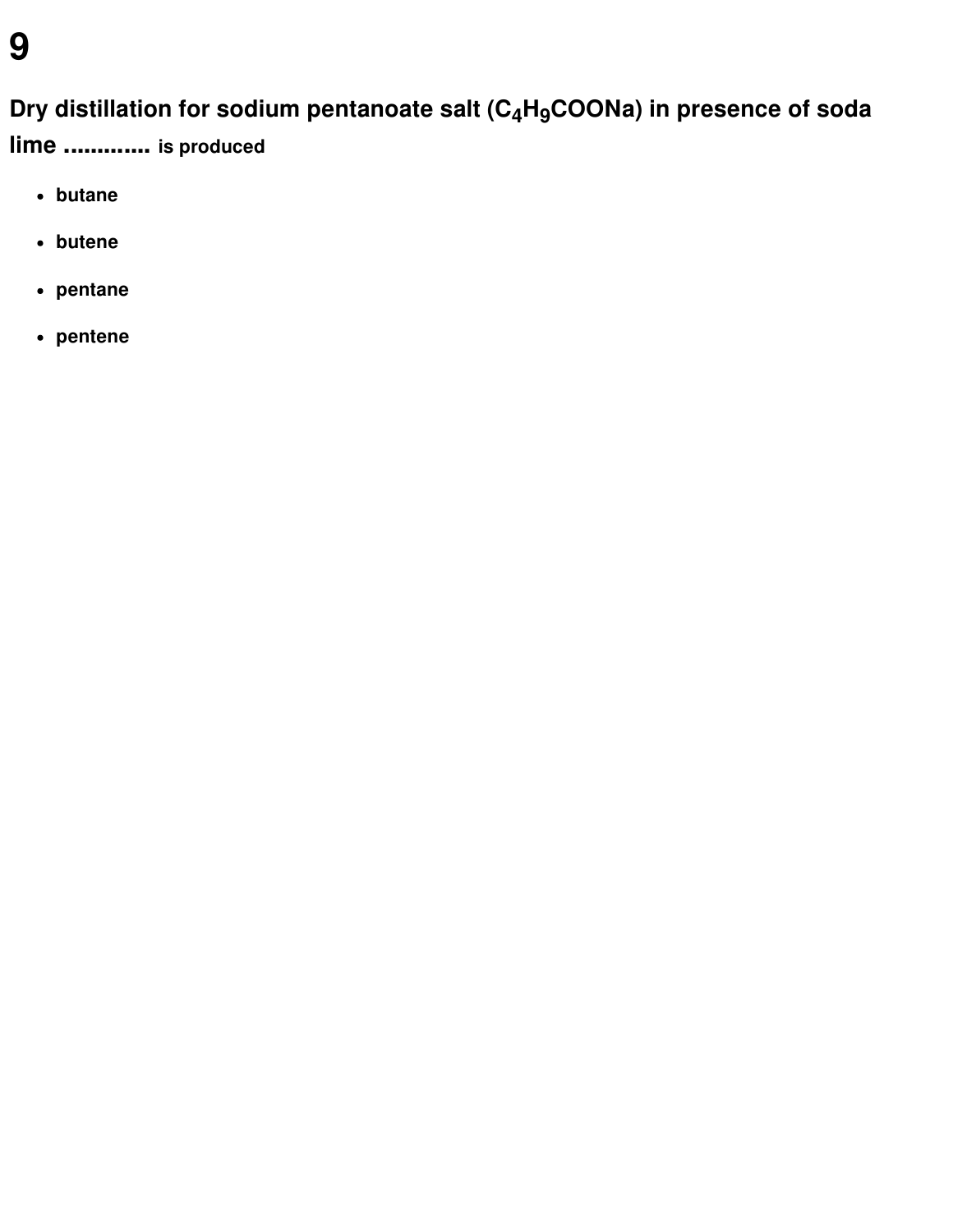The correct arrangement for the steps of preparing alkane from alkyne is ............

- **catalyic hydration - oxidation - neutralization by NaOH - dry distillation**
- **oxidation - dry distillation - neutralization by NaOH - catalyic hydration**
- **neutralization by NaOH - dry distillation - catalyic hydration - oxidation**
- **dry distillation - neutralization by NaOH - catalyic hydration - oxidation**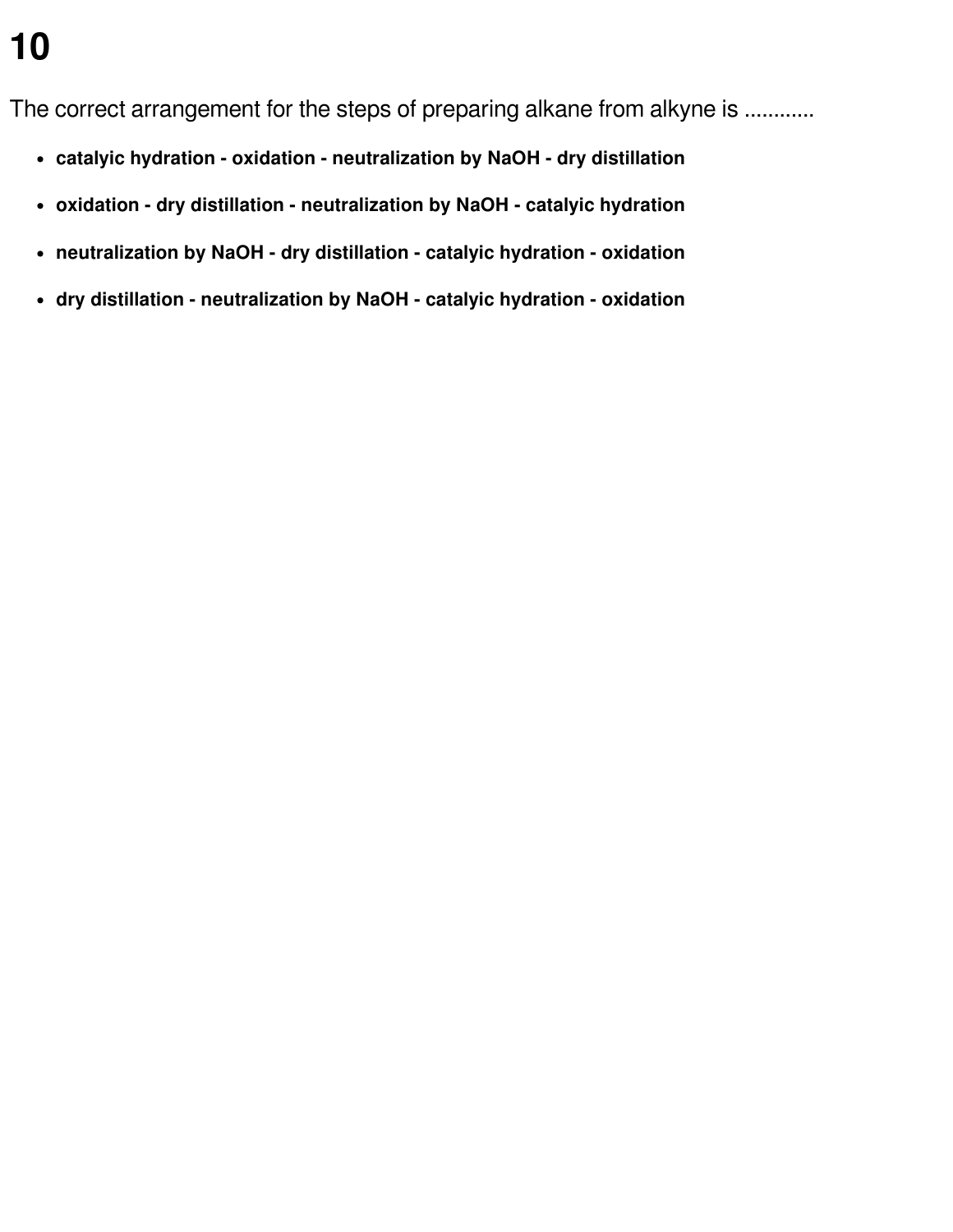$\bullet$ 

 $\bullet$ 

 $\bullet$ 

 $\bullet$ 

- **X , Y and Z are three opened chained hydrocarbons , if**
- **(X) reacts by additions at two stages**
- **(Y) all its bonds are strong sigma bonds**
- **(Z) decolourizes the colour of alkaline potassium permengneate solution**

**Which of the following choices expresses the compounds (X , Y and Z)?**

**X Y Z alkyne alkane alkene X Y Z alkene alkane alkyne X Y Z alkane alkene alkyne**

**X Y Z**

**alkene alkyne alkane**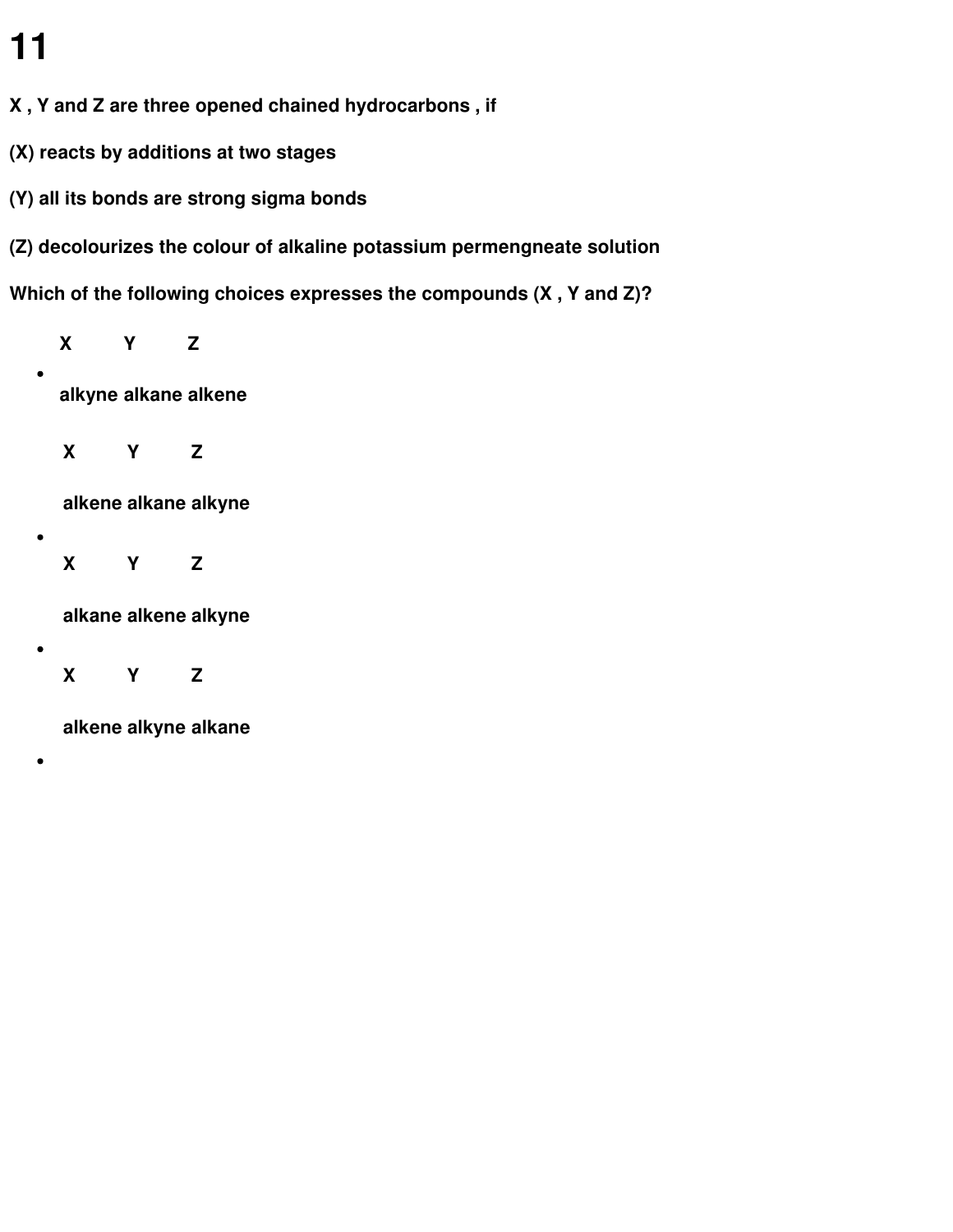**The correct nomencluture for this following compound**

**[ 2-Bromo - 5-ethyl - 4-hexene] according to IUPAC system is..............**

- **6-bromo - 3-methyl - 3-heptene**
- **2-bromo - 5-methyl - 4-heptene**
- **6-bromo - 2-ethyl - 2-hexene**
- **2-bromo - 5-ethyl - 4-pentene**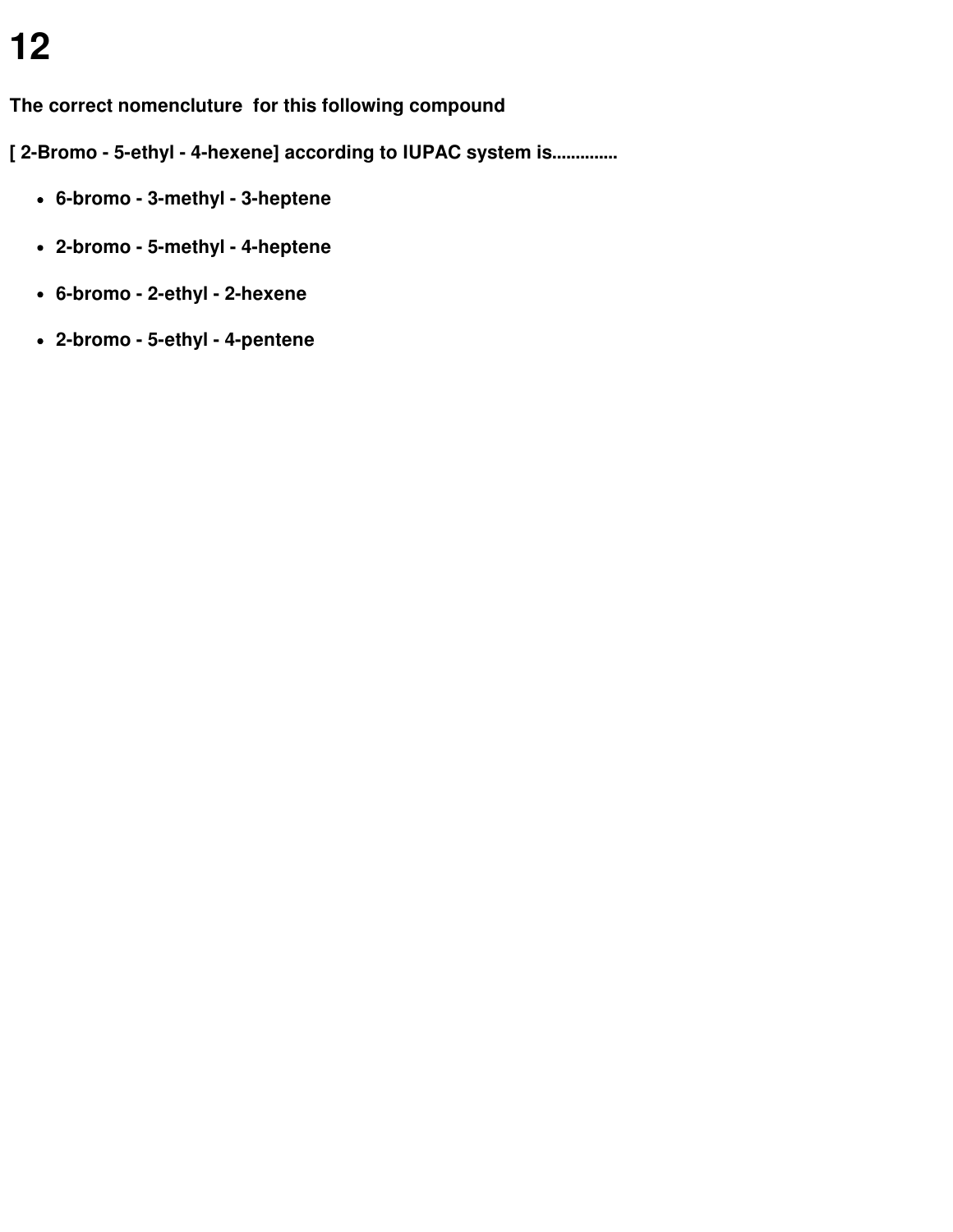#### **Study the following diagram:**



**The three compounds 1 , 2 and 3 are respectively .............**

- 1− FeCl<sub>3</sub>, 2− Fe(OH)<sub>3</sub>, 3− Fe<sub>2</sub>O<sub>3</sub>
- 1− FeCl<sub>2</sub>, 2− Fe<sub>2</sub>O<sub>3</sub>, 3− Fe(OH)<sub>3</sub>
- 1− FeCl<sub>3</sub>, 2− Fe<sub>2</sub>O<sub>3</sub>, 3− Fe(OH)<sub>3</sub>
- 1− FeCl<sub>2</sub>, 2− Fe*O*, 3− Fe(OH)<sub>2</sub>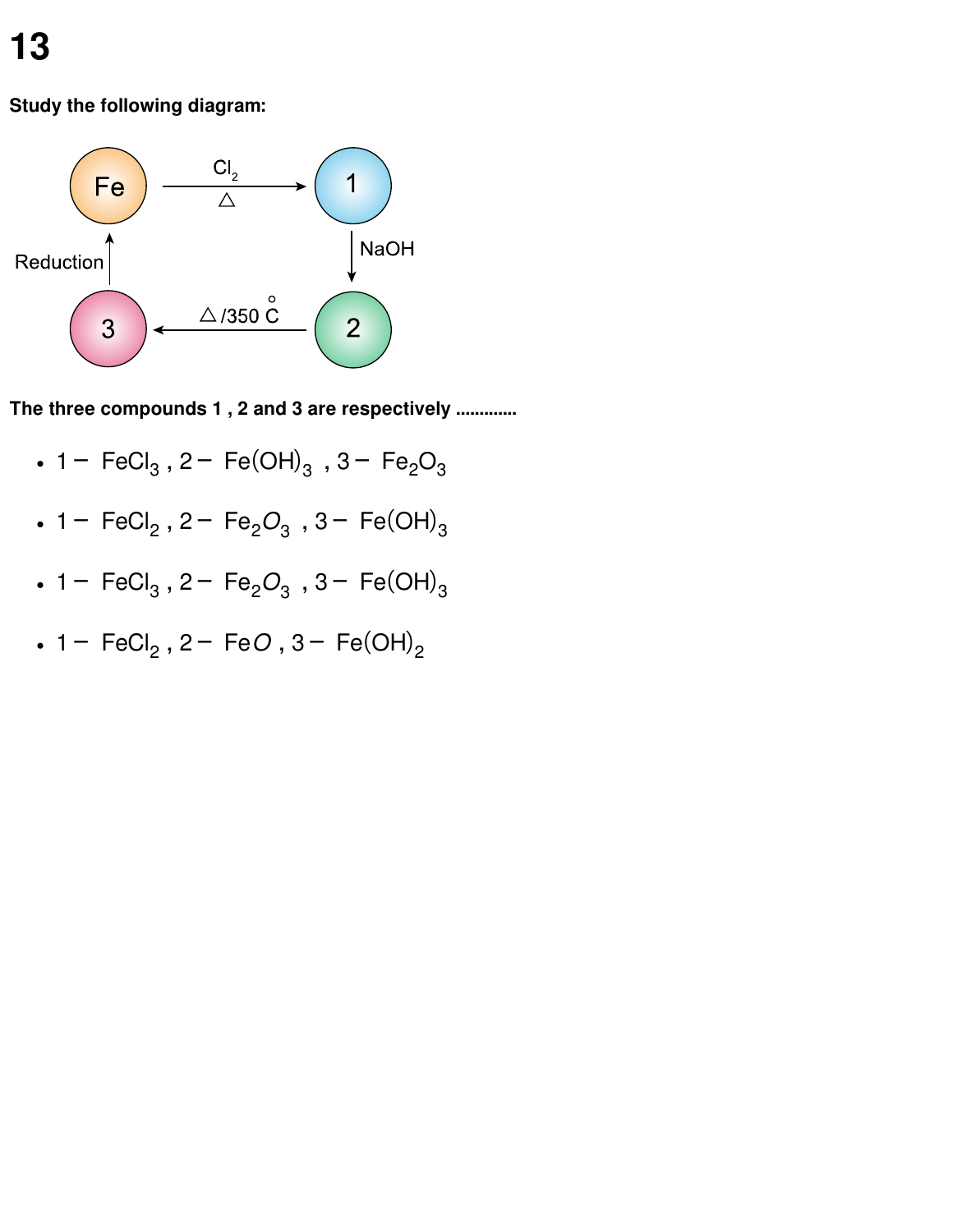By heating the following iron compounds ( FeCO $_3$  , Fe $_3$ O $_4$  ,FeO ) separately and comparing the solid **mass produced after heating .............**

**(Fe=56,C=12,O=16)**

- **the mass of Fe3O<sup>4</sup> doesn't change , the mass of FeO increases**
- **the mass of FeCO<sup>3</sup> increases and the mass of Fe3O<sup>4</sup> doesn't change**
- **the mass of FeCO<sup>3</sup> increases and mass of FeO decreases**
- **the mass of FeCO<sup>3</sup> decreases and the mass of Fe3O<sup>4</sup> increases**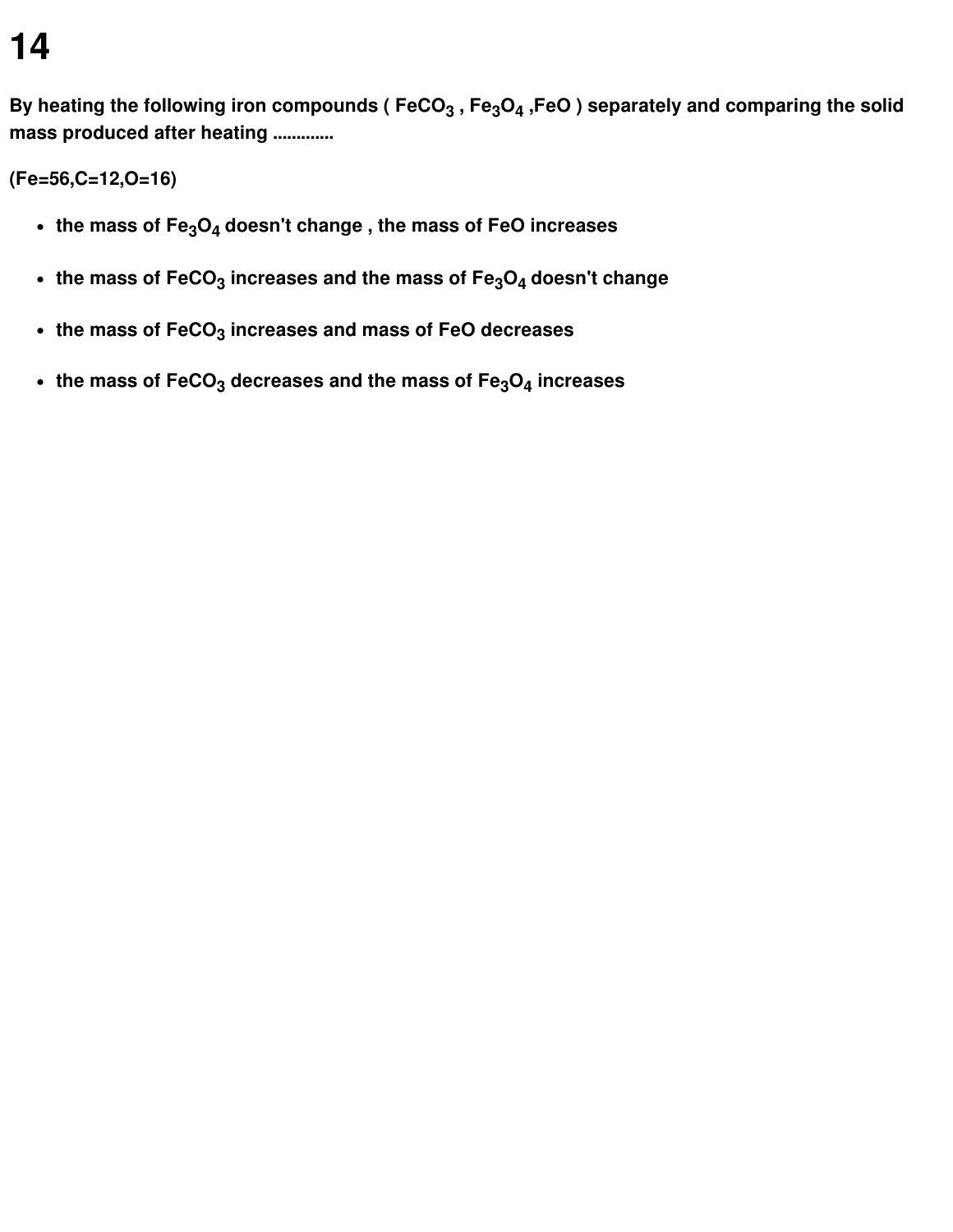**Heating iron II oxalate in air strongly gives a solid compound (X). When concentrated hot sulphuric acid is added to compound (X) another compound (Y) will be formed. In comparing the properties of compounds (X) and (Y) it is found that ..........**

- **the compounds (X) and (Y) have equal magnetic moment and both of them are coloured**
- **the compound (Y) has higher magnetic moment than (X) and both of them are coloured**
- **the compound (X) has higher magnetic moment than (Y) and one of them is coloured**
- **the compounds (X) and (Y) have equal magnetic moment and both of them are uncoloured**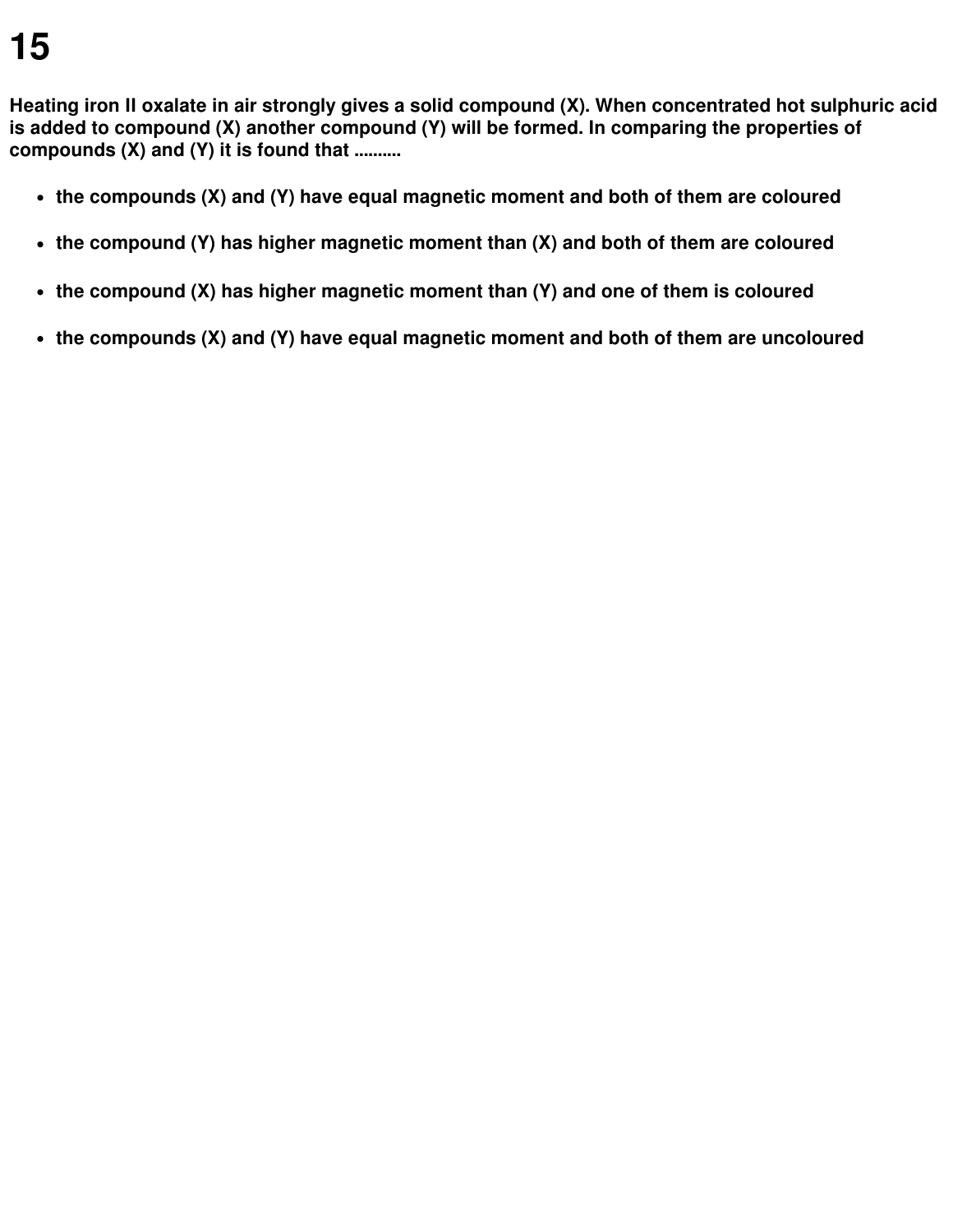$\bullet$ 

 $\bullet$ 

 $\bullet$ 

 $\bullet$ 

**2 chemical compounds (A) and (B) :**

**On heating the compound (A) a gas produced which is used to reduce iron oxides, and on heating the compound (B) the produced gas changes the color of a paper wetted by potassium dichromate acidified by conc. sulphuric acid from orange to green**

**Which one of the following correctly represents compounds (A) and (B)?**

**A B iron II oxalate iron II sulphate A B iron II carbonate iron III chloride A B iron III sulphate iron III oxide A B**

**iron II sulphate iron III hydroxide**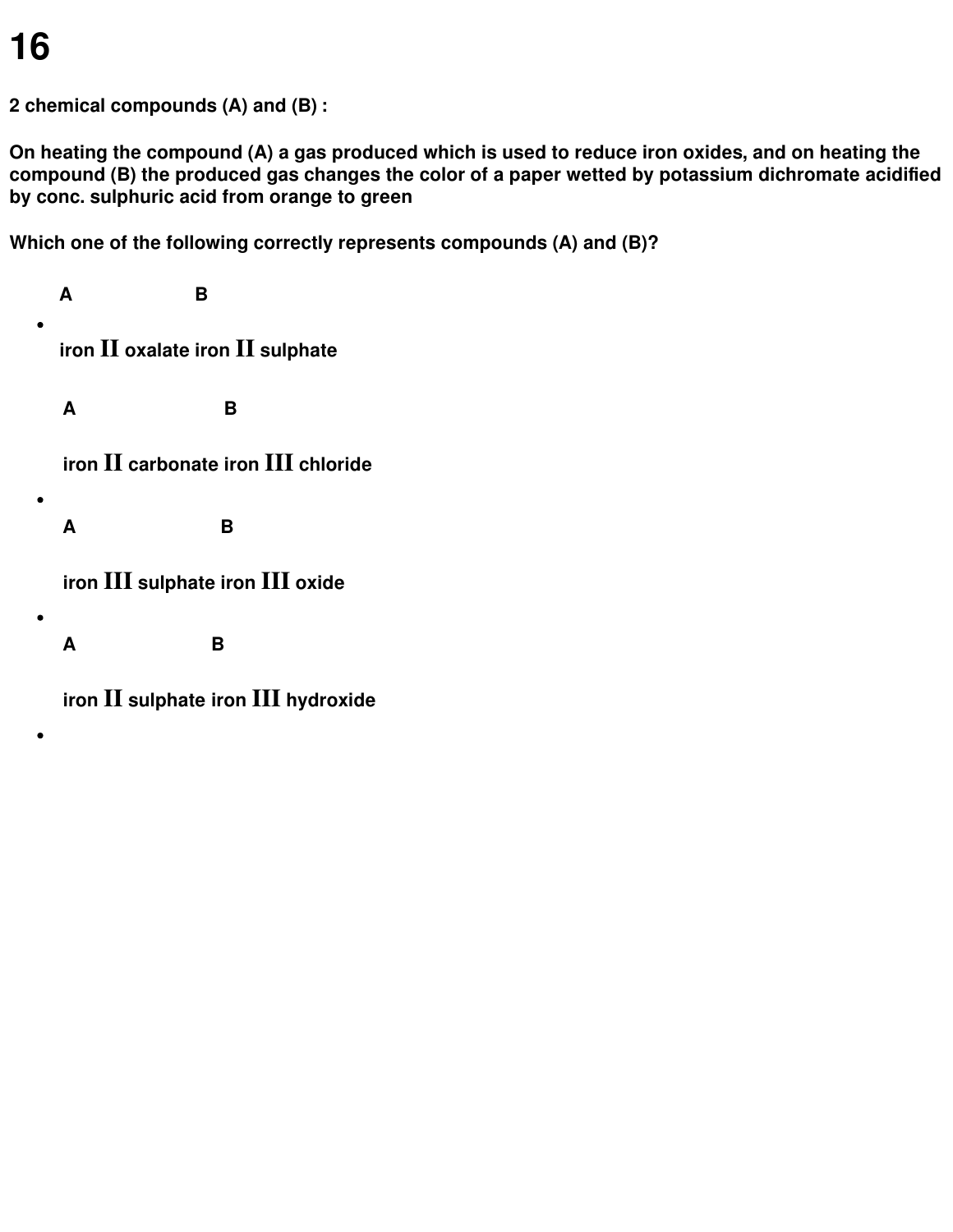X,Y,Z,L represent four transition elements and their oxides are  $\ X_2O_5$  ,  $\ Y_2O_3$  , ZO $_2$  and L $_2$ O

**The right arrangement for their oxidation number in these oxides is .............**

- $-L < Y < Z < X$
- $-L < Y < X < Z$
- $\cdot$  Y<L<Z<X
- $-L < Z < Y < X$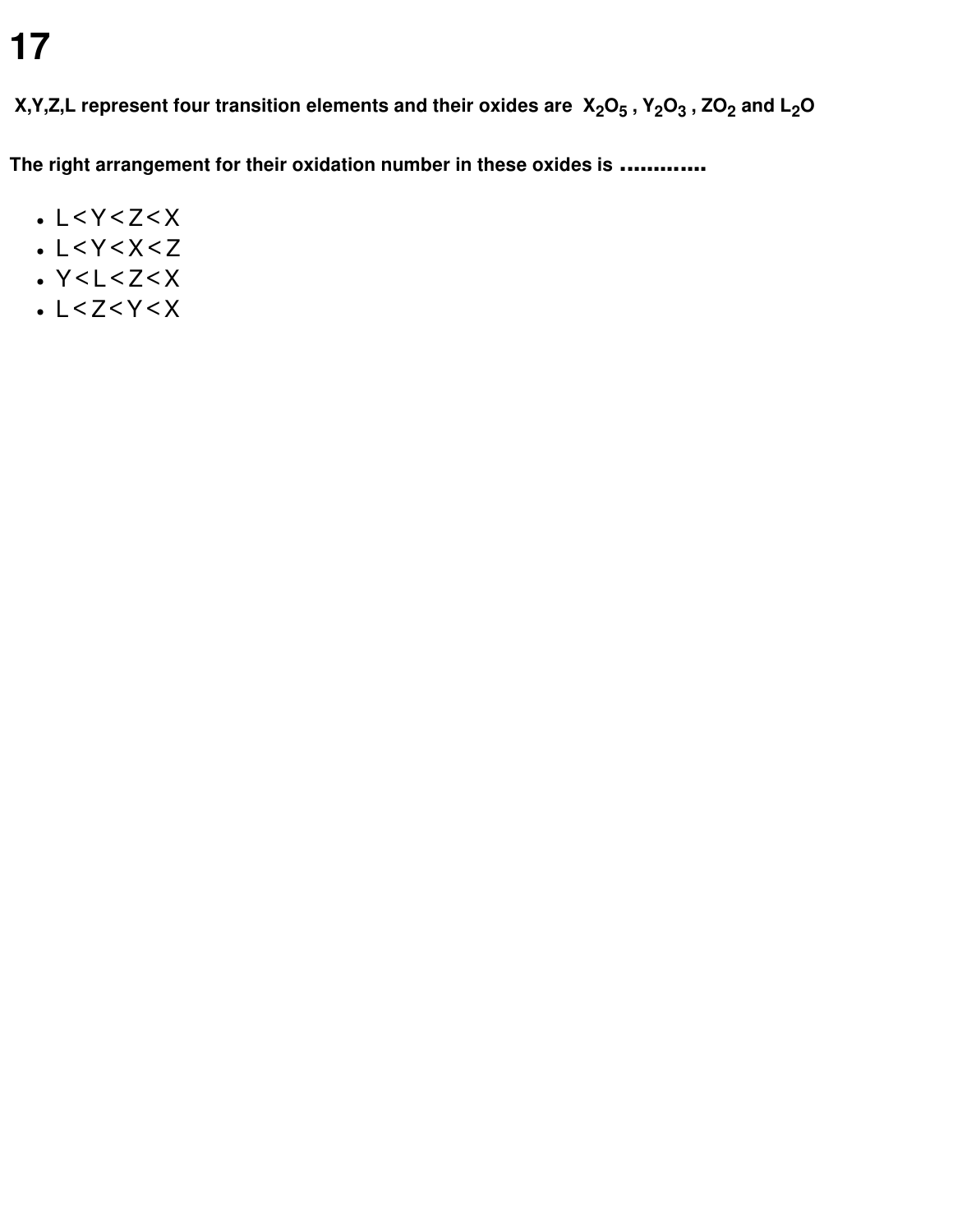$\bullet$ 

 $\bullet$ 

 $\bullet$ 

 $\bullet$ 



In the previous figure  $(X)$ ,  $(Y)$  and  $(Z)$  are three different elements are used to form three different types **of alloys**

**alloy (1) produced by mixing molten (X) with molten (Y)**

**alloy (2) produced by mixing molten (Y) with molten (Z)**

**alloy (3) produced from reaction of (Y) with (Z)**

#### **The types of alloys are .............**

**(1) (2) (3)**

#### **substitutional interstitial intermetallic**

**(1) (2) (3)**

**substitutional intermetallic interstitial**

**(1) (2) (3)**

#### **intermetallic substitutional interstitial**

**(1) (2) (3)**

**interstitial intermetallic substitutional**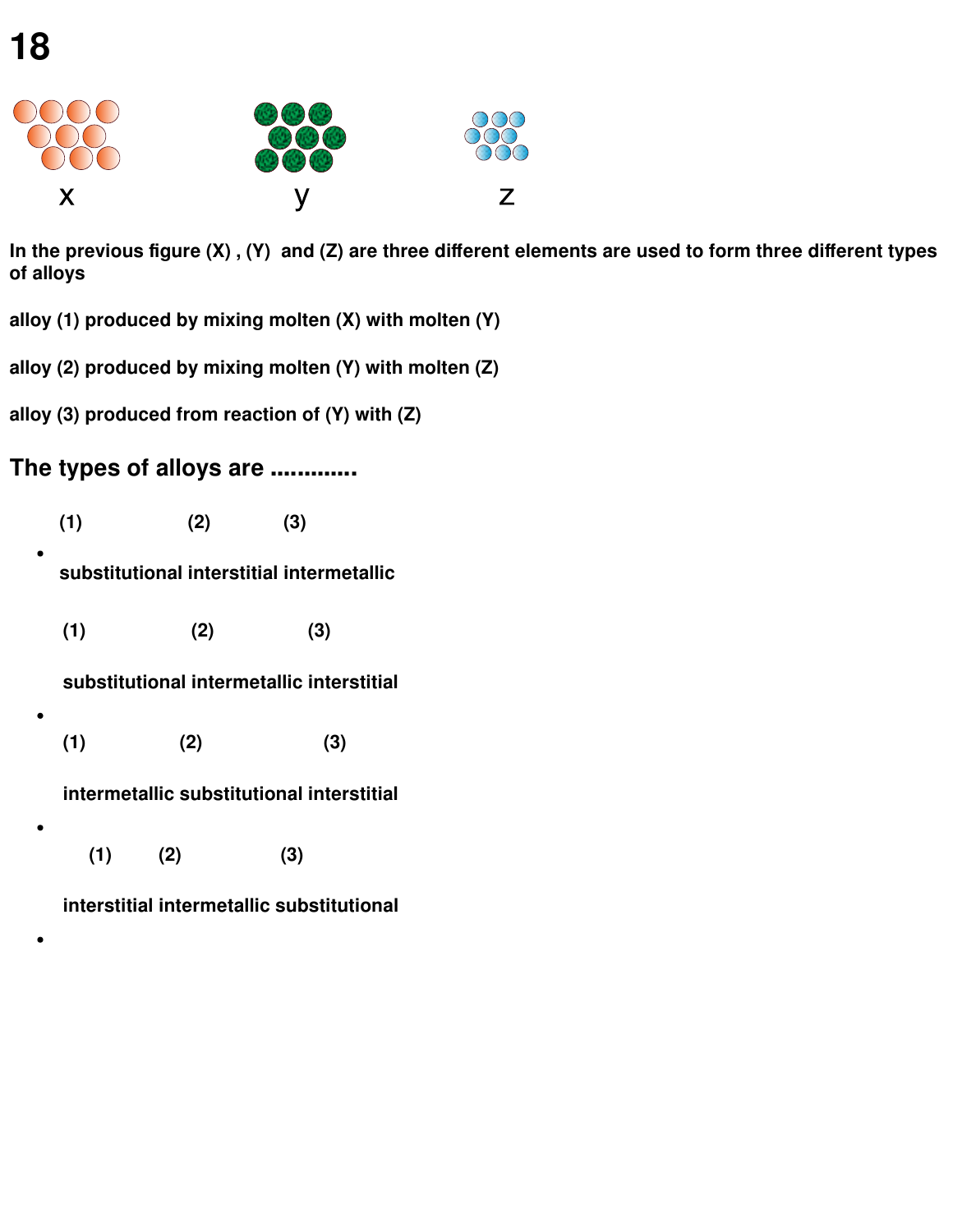**Element A B C D**

**Reduction potential -1.66 -2.37 +0.799 -1.26**

**The previous table represents reduction potential for four elements (A,B,C and D)**

**Which of the previous metals can be used as a scarifying electrode for another element?**

- **B for A**
- **A for B**
- **C for D**
- **C forA**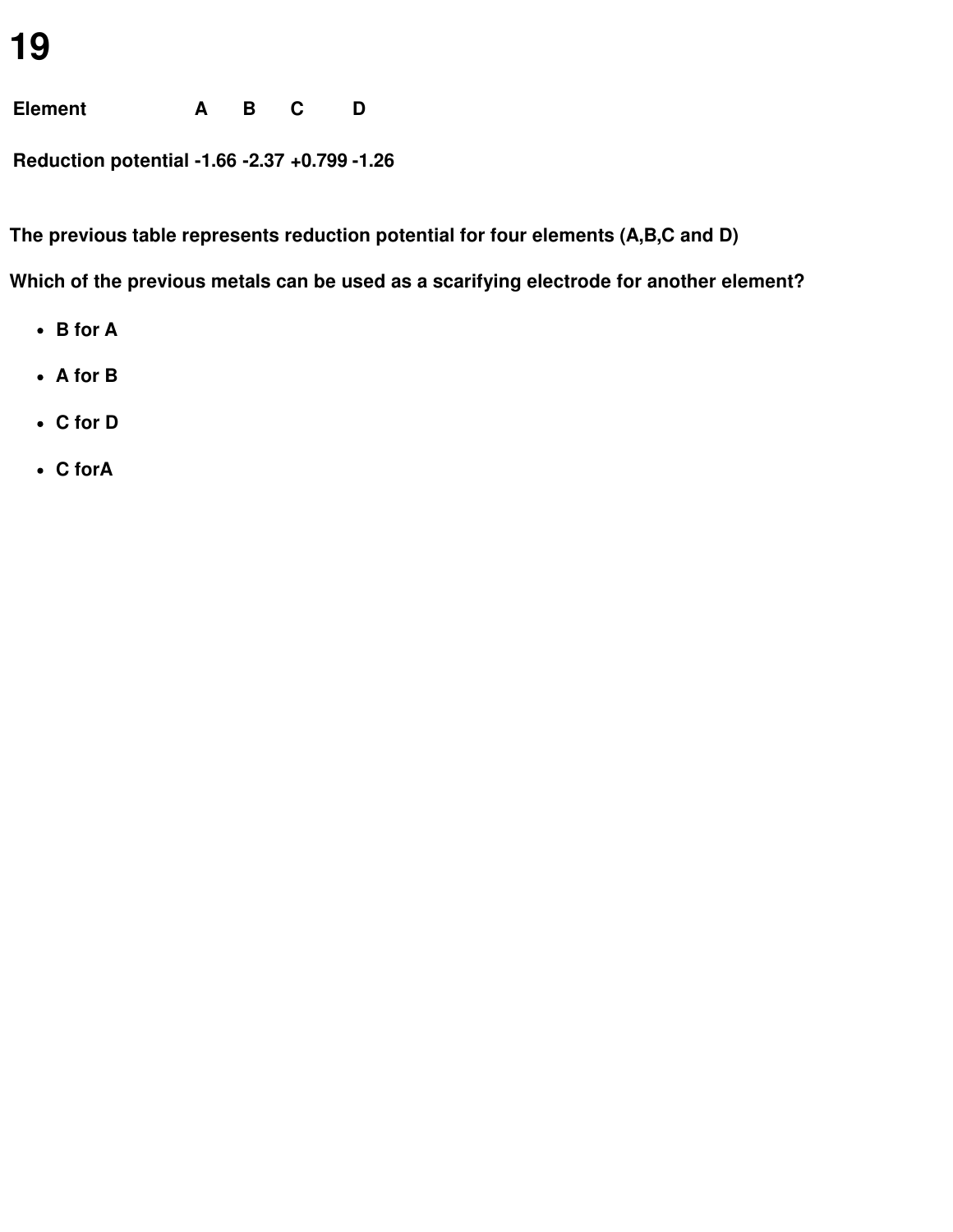**In the opposite diagram:**



**Cell (1) contains molten sodium chloride**

**Cell (2) contains aqueous solution of sodium chloride**

An elecholysis process is made for both of them, the substances formed at the electrodes (X, Y, Z and L) **are .............**

```
X Y Z L
\bulletCl2 Na Cl2 H2
  X Y Z L
  Cl2 Na Na Cl2
  X Y Z L
\bulletH2 Cl2 Na Cl2
  X Y Z L
\bulletCl2 Na H2 O2
```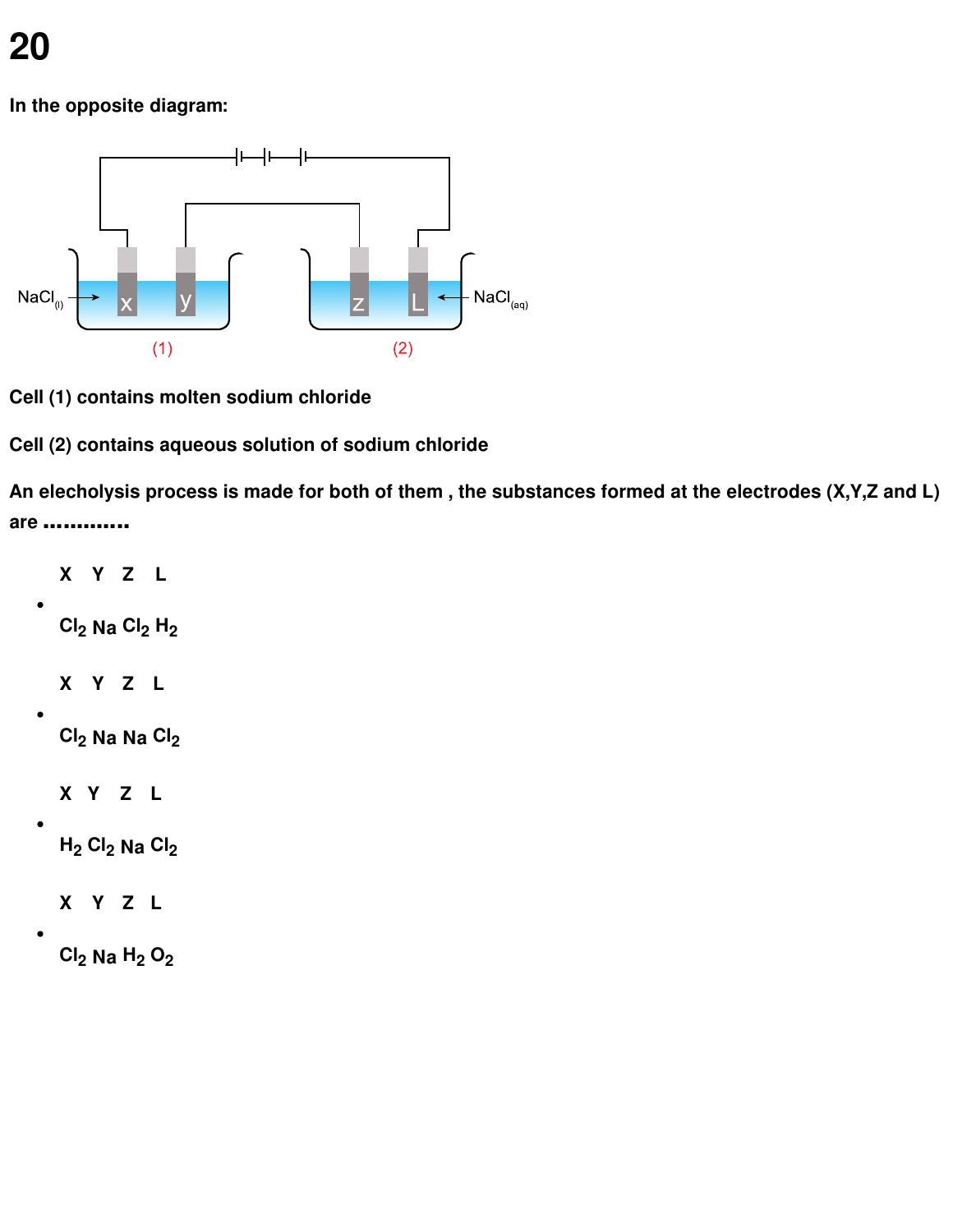**An electronic cell its electrodes made of chromium and platinum , if the standard reduction potentials as follows:**

$$
Cr_{(aq)}^{3+} + 3e^- \rightarrow Cr_{(s)} \qquad E^o = -0.727 \text{ V}
$$
  
Pt<sup>2+</sup><sub>(aq)</sub> + 2e<sup>-</sup> → Pt<sub>(s)</sub> E<sup>o</sup> = +1.2 V

**The diagram which represents this cell is:**

- $2Cr_{(s)}^2$  /  $2Cr_{(aq)}^{3+}$  /  $3Pt_{(aq)}^{2+}$  /  $3Pt_{(s)}^0$ 0
- $Cr_{(s)}^7$  /  $Cr_{(aq)}^{3+}$  /  $Pt_{(aq)}^{2+}$  /  $Pt_{(s)}$
- $3Pt_{(aq)}^{2+}$  /  $3Pt^{0}$  //  $2Cr_{(aq)}^{3+}$  /  $2Cr_{(s)}^{0}$ 0
- $Pt^{2+}_{(aq)}$  /  $Pt^{0}_{(s)}$  /  $2Cr^{0}_{(s)}$  /  $2Cr^{3+}_{(aq)}$ 3+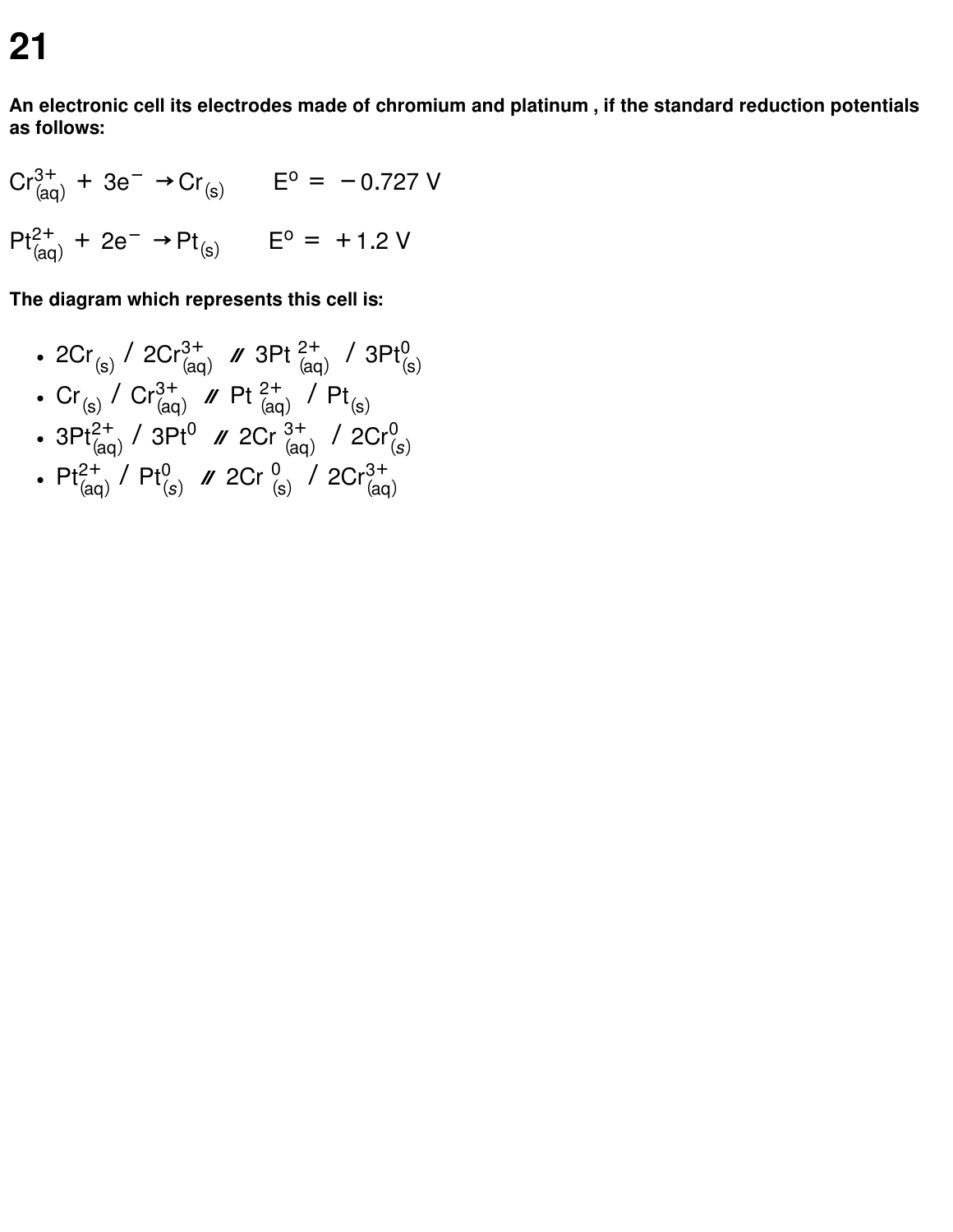$\bullet$ 

 $\bullet$ 

 $\bullet$ 

In plating a metallic object by using a pure gold rode immersed in a solution of gold  $III$  chloride AuCl<sub>3</sub> **which of the following represents what occurs to mass of anode and the reaction at cathode .............**

**Mass of anode Reaction at cathode**

**Decreases 3+ + 6e - → 2Au 0**

**Mass of anode Reaction at cathode**

**Increases <sup>0</sup> → 2Au 3+ + 6e -**

**Mass of anode Reaction at cathode**

**Decreases - <sup>→</sup> 3Cl<sup>2</sup> <sup>+</sup> 6e -**

**Mass of anode Reaction at cathode**

**Does not change 3Cl<sup>2</sup> + 6e - → 6Cl -**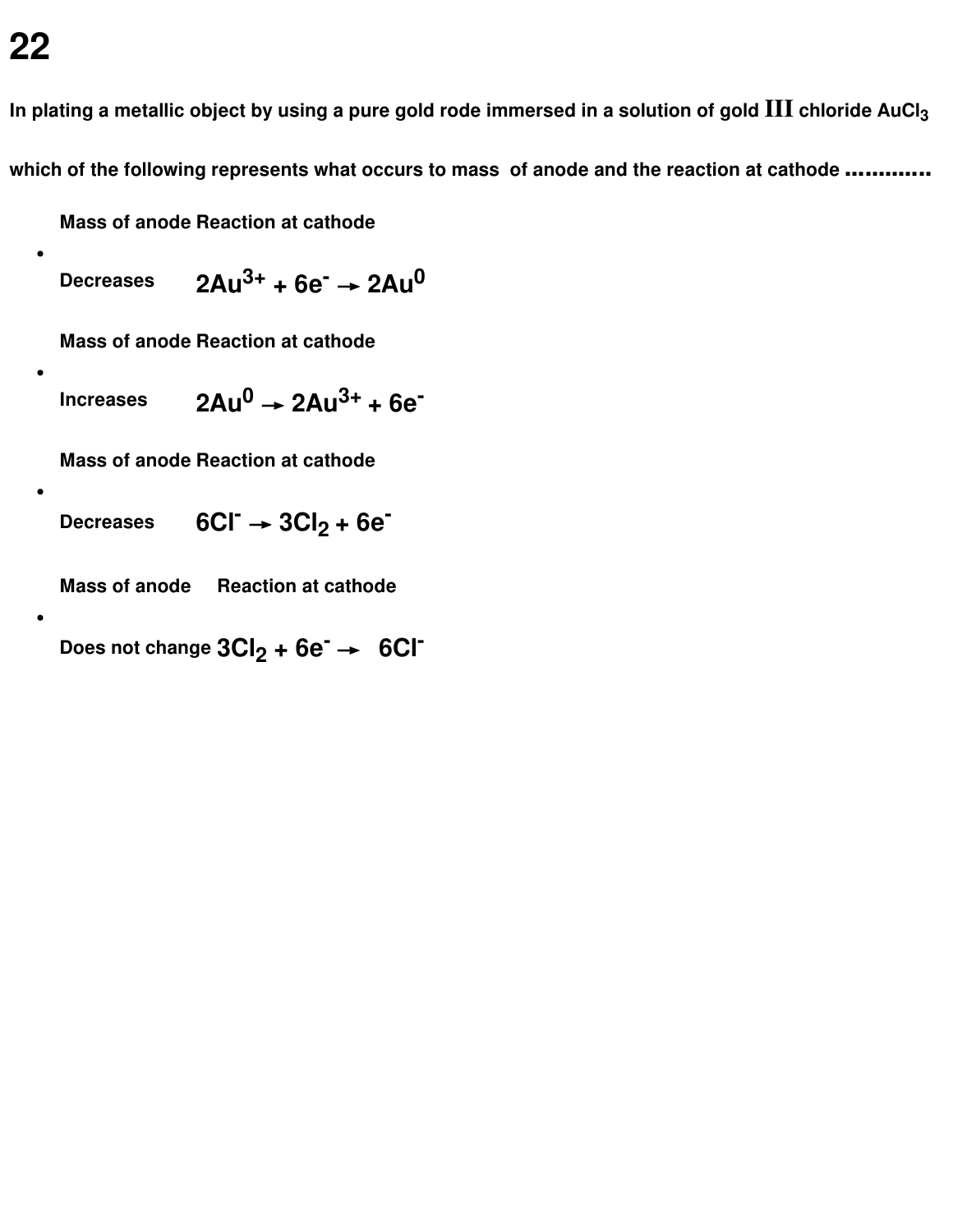

**The opposite figure represents an analytical cell for molten iron III oxide**

When10 ampers passed for two hours through the molten iron III oxide, the volume of evolved gas at **anode at (S.T.P) is ..............**

- **4.17 liter**
- **8.34 liter**
- **16.68 liter**
- **12.51 liter**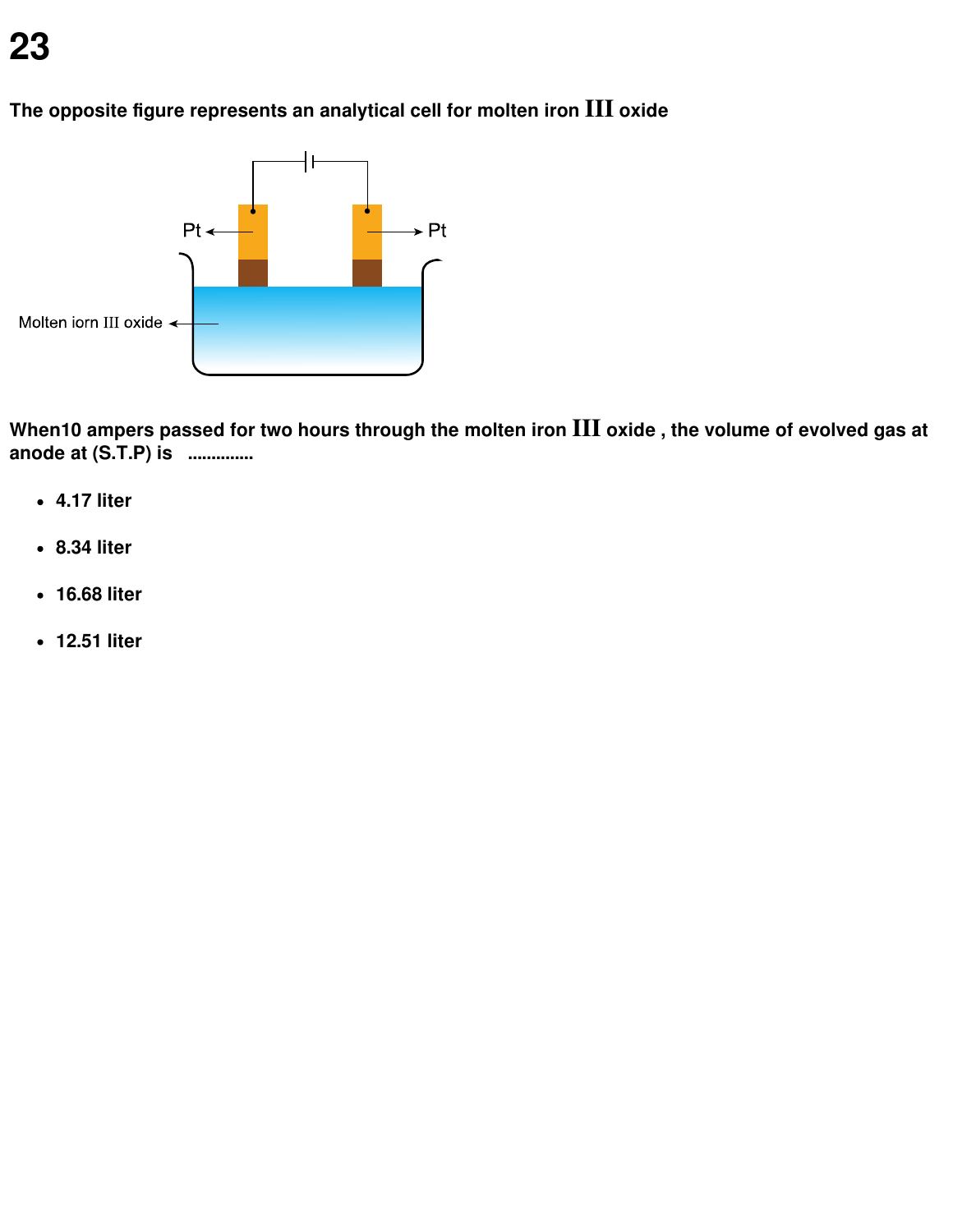**Element A B C D**

**Standard oxidation potential (volt) +2.711 0.28 -1.2 -2.87**

**The previous table represents the standard oxidation potential of four elements A,B,C&D**

**the galvanic cell produces the highest e.m.f is .............**

- **(A) as an anode , (D) as a cathode**
- **(D) as an anode , (A) as a cathode**
- **(D) as an anode , (C) as a cathode**
- **(B) as an anode , (D) as a cathode**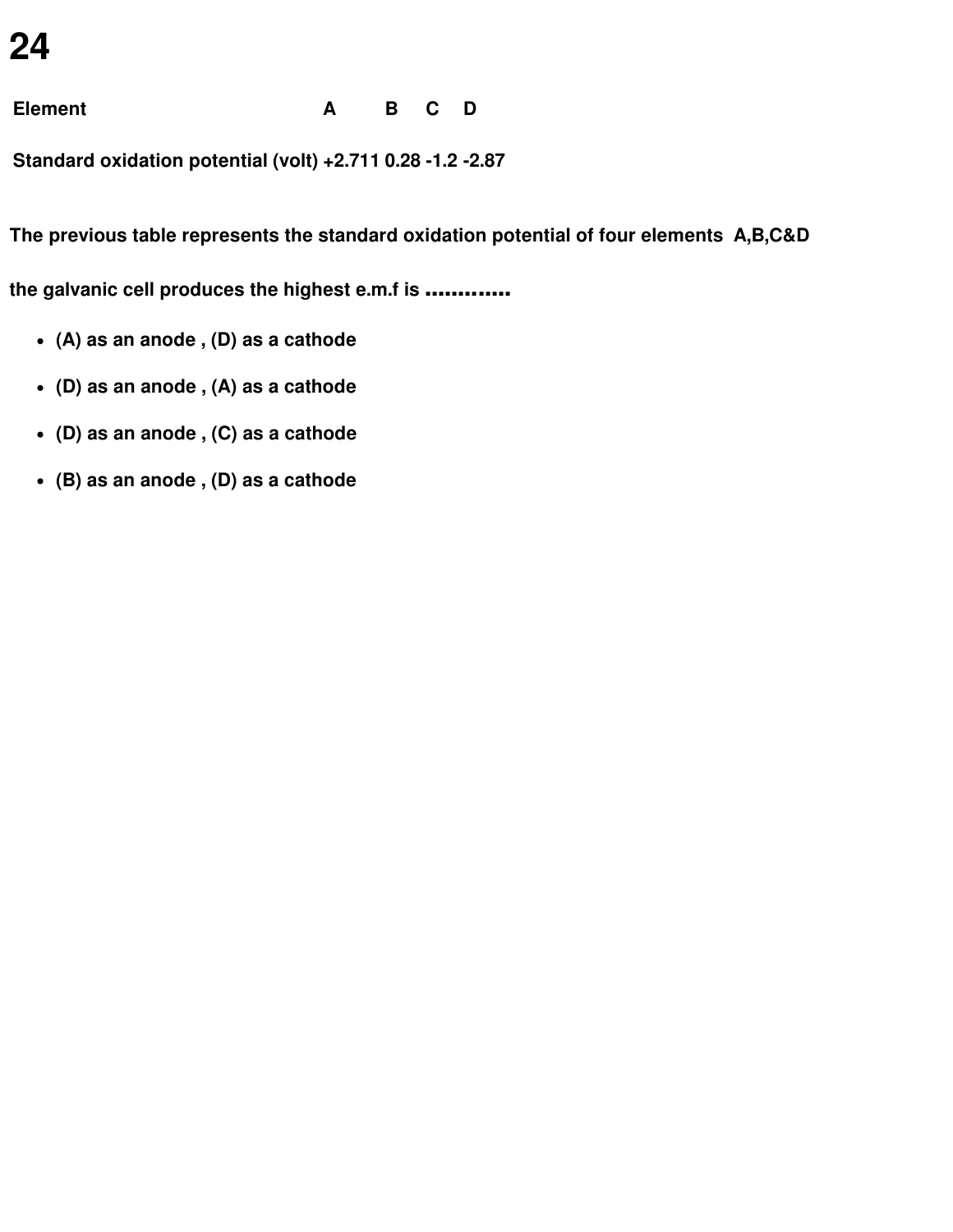**The following equation represents a system at equilibrium state**

$$
AgCl_{(s)} \rightleftharpoons Ag_{(aq)}^+ + Cl_{(aq)}^-
$$

**which of the following changes takes place by adding drops of lead acetate to that system .............**

- **the rate of forward reaction increases and concentration of chloride ion decreases**
- **the rate of backward reaction increases and concentration of silver ions increases**
- **the rate of forward reaction decreases and concentration of chloride ion increases**
- **the rate of backward reaction decreases and concentration of silver ions decreases**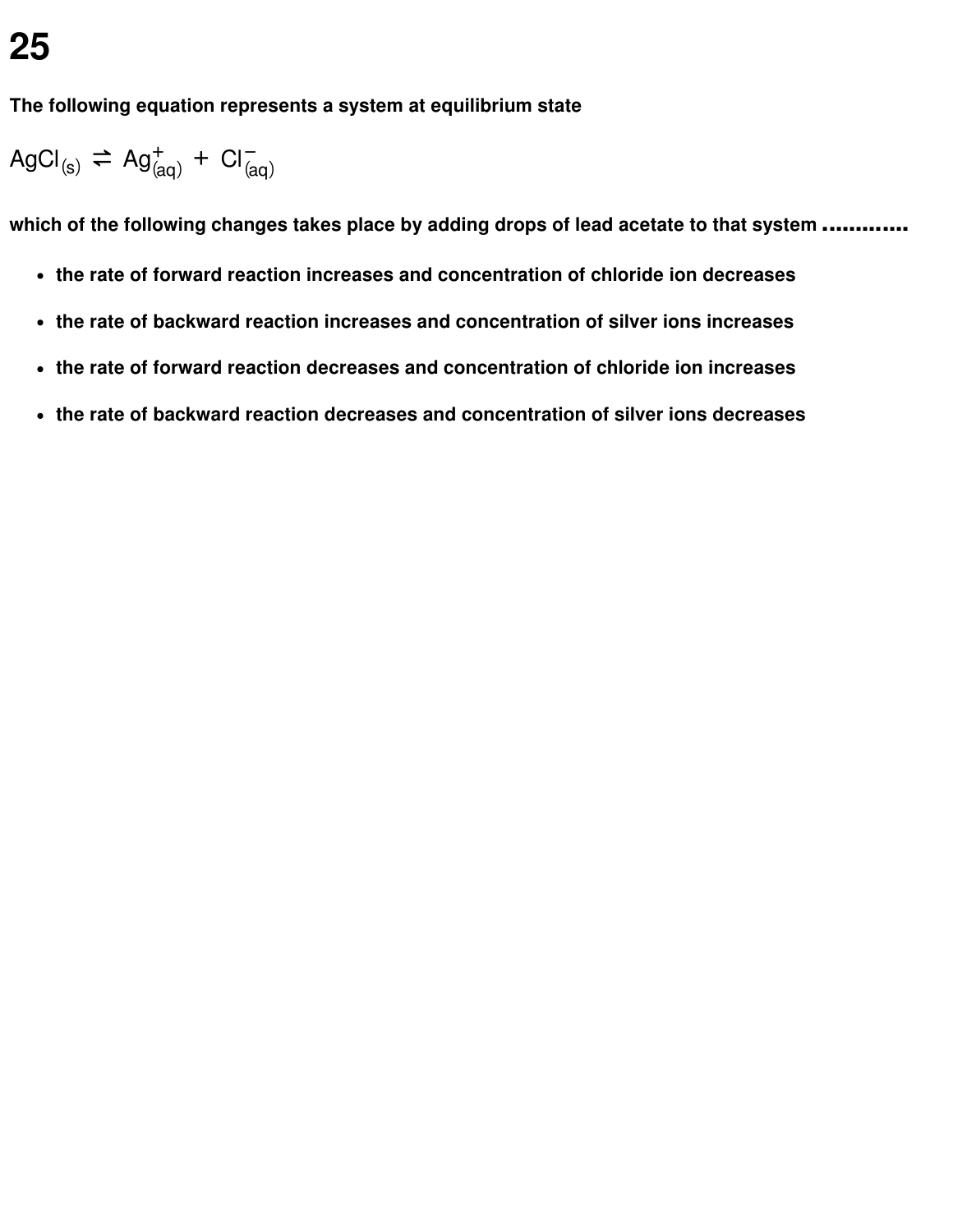**Which of the following statements describes chemical reaction at equilibrium state .............**

- **concentration of reactants and products are always constant**
- **concentration of reactants and products are always equal**
- **rate of forward reaction is always higher than that backward reaction**
- **the reaction is always static not dynamic**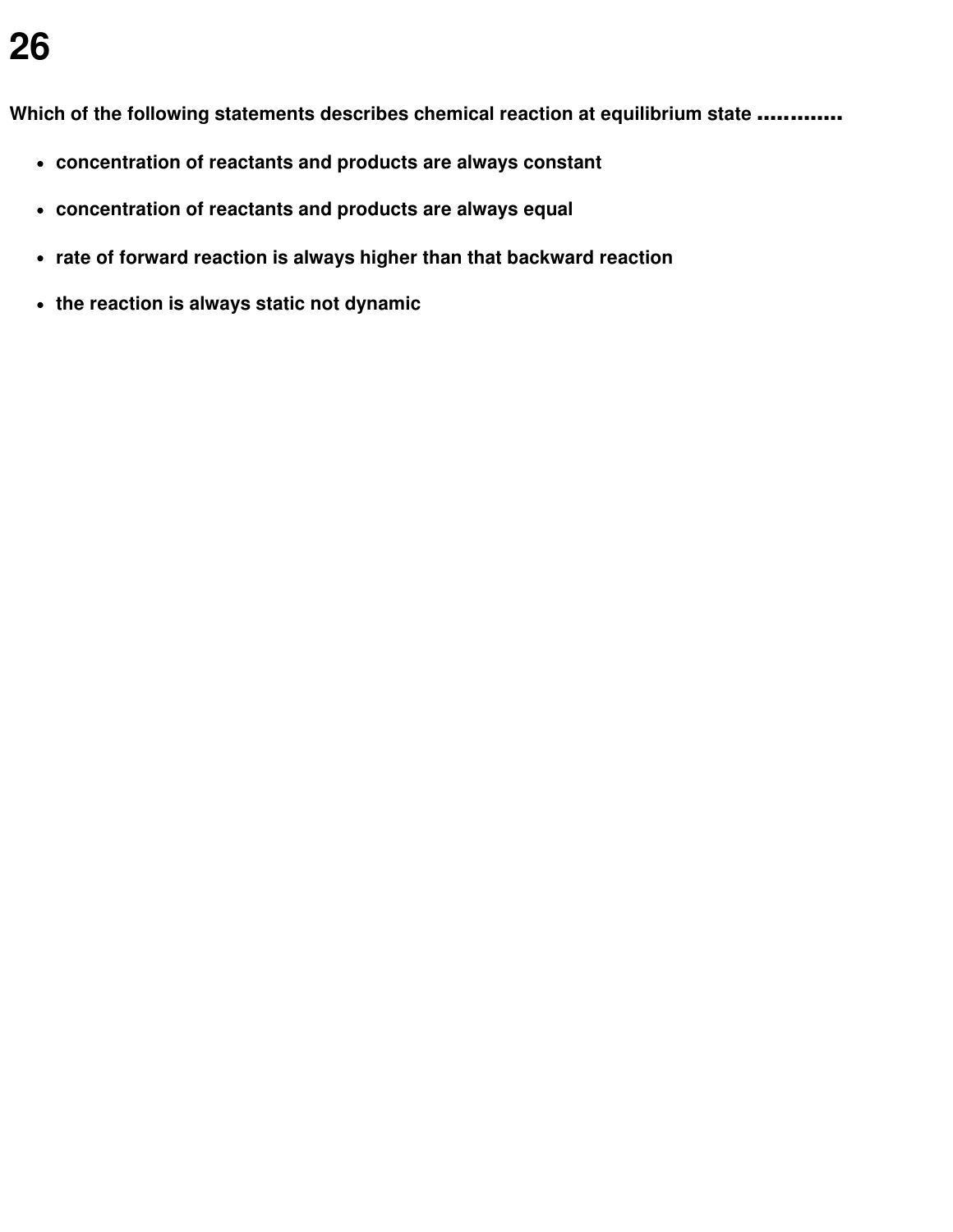$\bullet$ 

 $\bullet$ 

 $\bullet$ 

 $\bullet$ 

**In the opposite figure:**



**Which of the following represents the change occurs in the ionization degree (α)**

**after adding equal amount of water to each tube?**

**Tube (A) Tube (B)**

**increases does not affect**

- **Tube (A) Tube (B)**
- **decreases increases**
- **Tube (A) Tube (B)**
- **does not affect decreases**

**Tube (A) Tube (B)**

**increases decreases**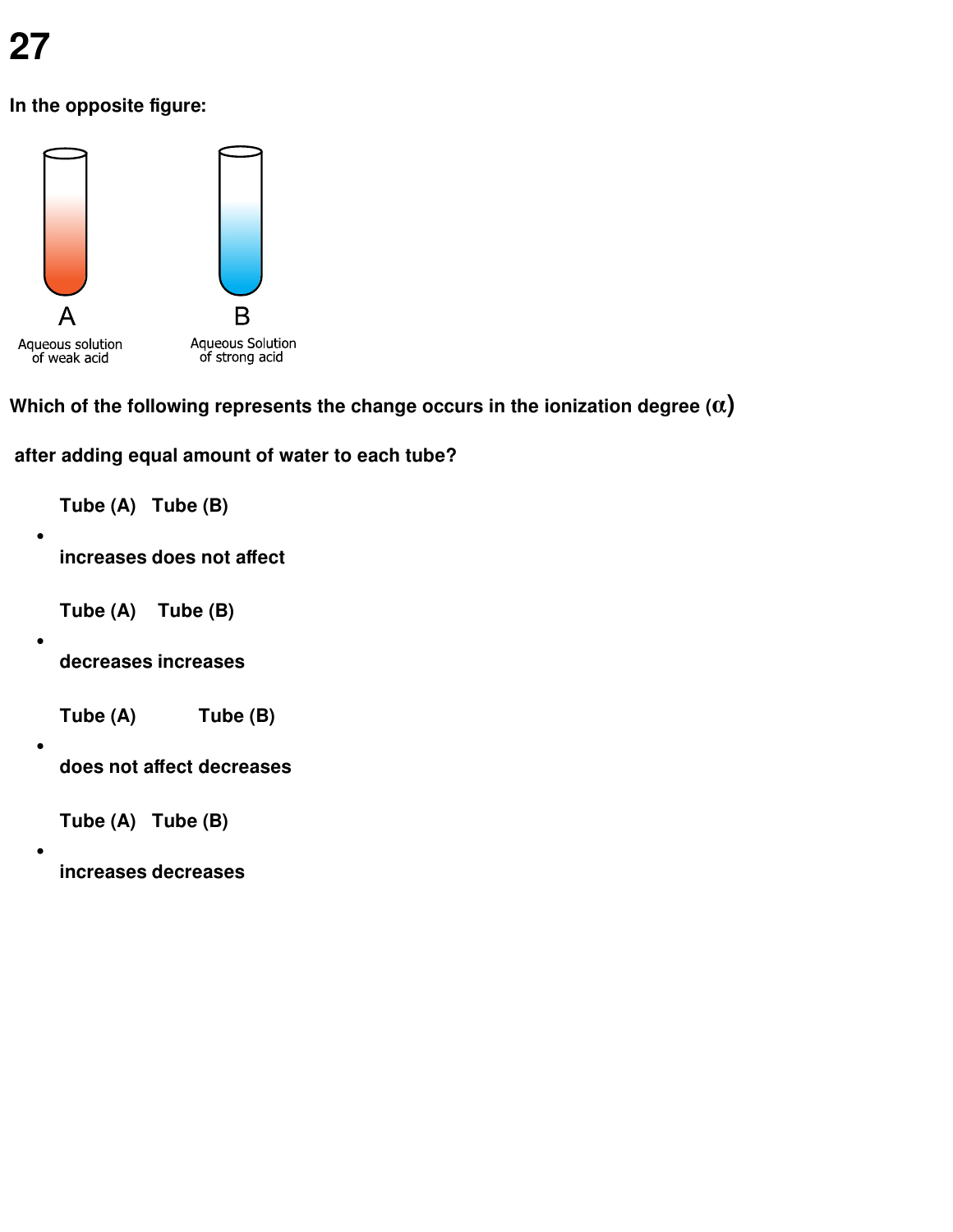**If the pH value of an aqueous solution is 3.7, so the concentration of hydroxide ion [OH - ] for that solution is ........... M**

- $\cdot$  5.01  $\times$  10<sup>-11</sup>
- $\cdot$  1.99  $\times$  10  $^{-4}$
- **10.3**
- **7.3**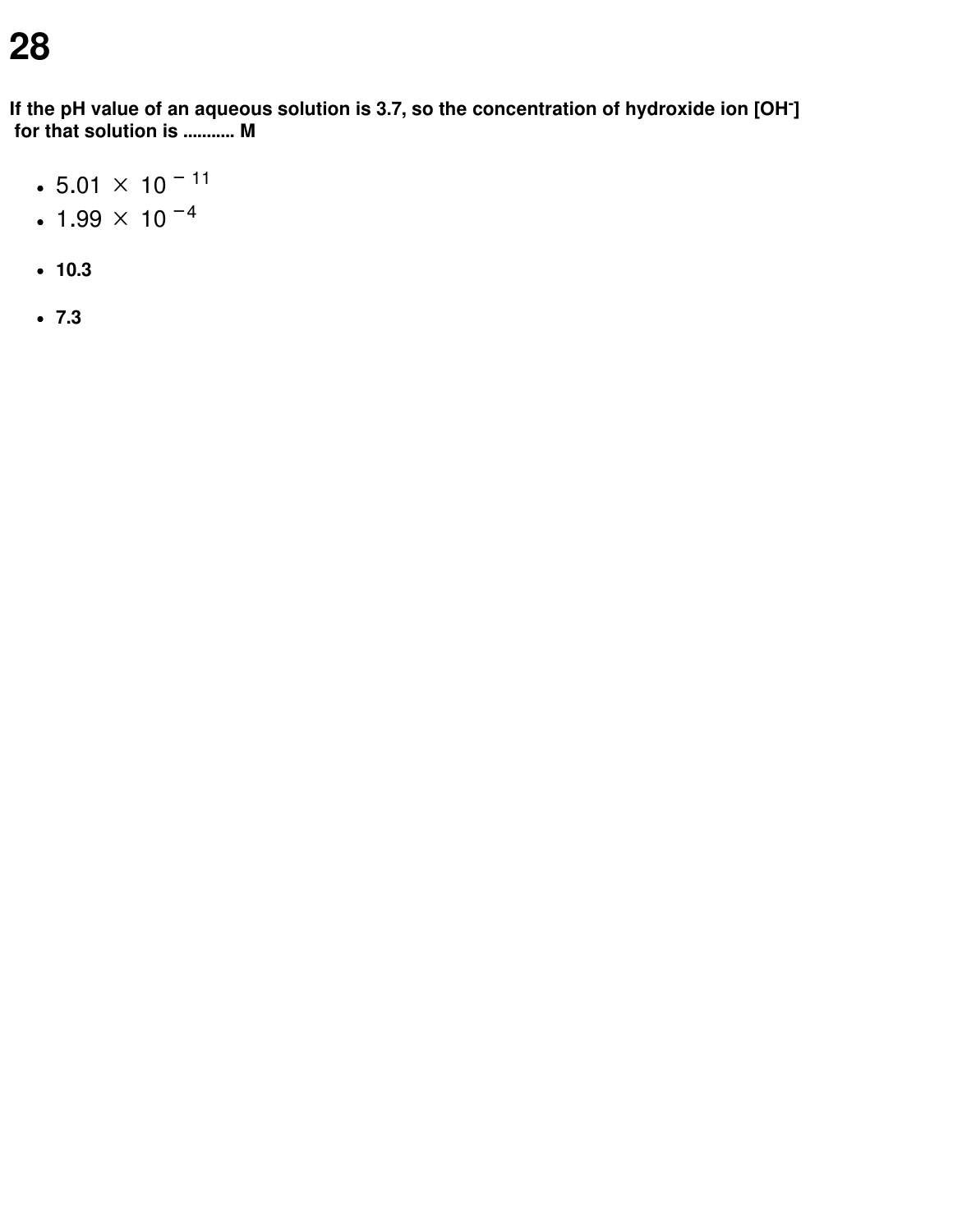**During preparation of ammonia gas from its elements at a certain temperature, it is found that Kc=3.7×10 -4 , [H<sup>2</sup> ]=0.7M , [N<sup>2</sup> ]=0.5M**

**So [NH<sup>3</sup> ] = ........... M**

- $7.96 \times 10^{-3}$
- $63.36 \times 10^{-6}$
- $\cdot$  3.9  $\times$  10<sup>-2</sup>
- $•7.8\times10^{-4}$